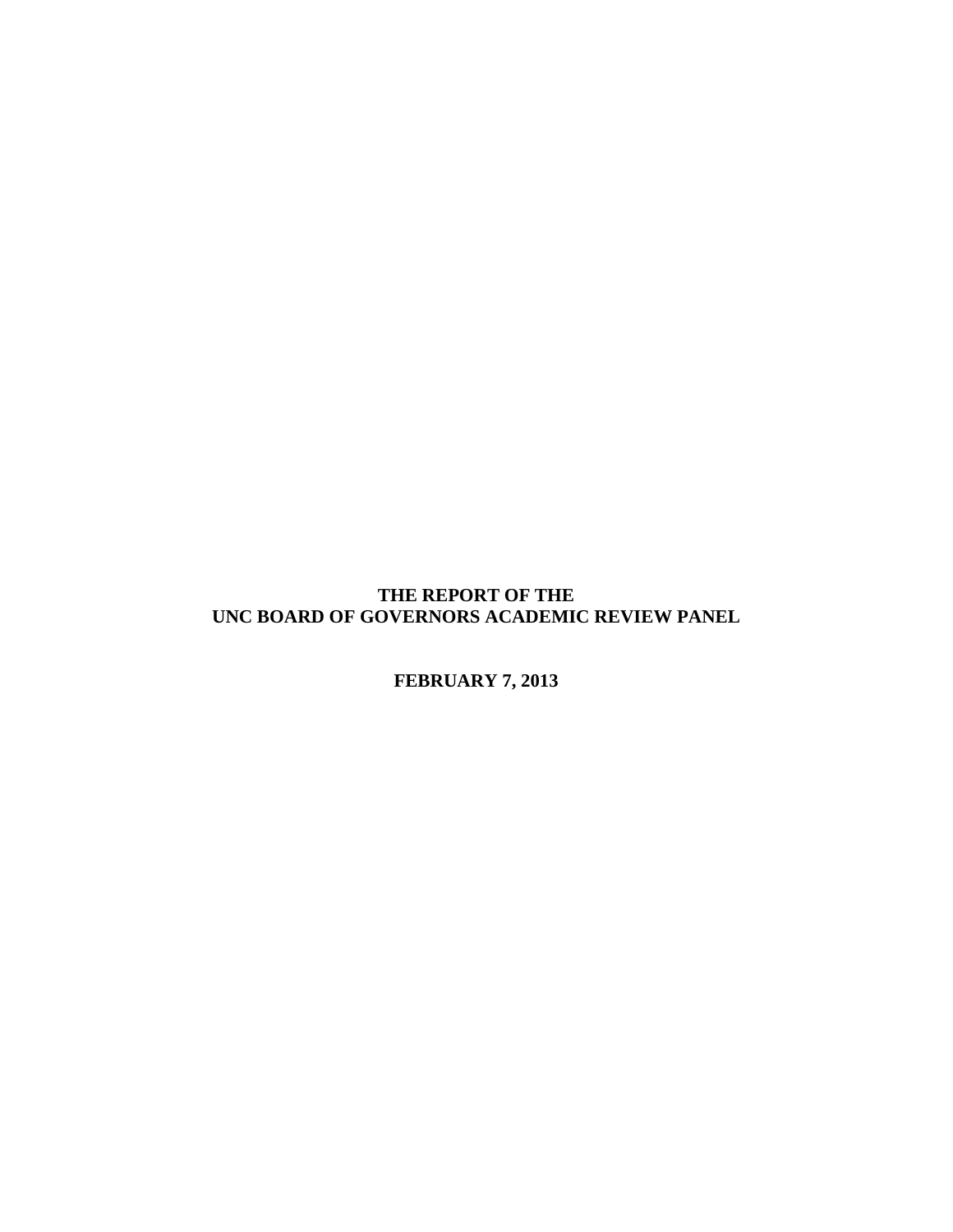# TABLE OF CONTENTS

| 1. |                                                |                                                                                   |  |
|----|------------------------------------------------|-----------------------------------------------------------------------------------|--|
| 2. |                                                |                                                                                   |  |
| 3. | PANEL COMPOSITION AND SUMMARY OF PROCEEDINGS 8 |                                                                                   |  |
| 4. |                                                |                                                                                   |  |
|    | $\mathfrak{a}$ .                               | Campus Review of the Department of African and13<br><b>Afro-American Studies</b>  |  |
|    | b.                                             |                                                                                   |  |
|    | $\mathcal{C}$ .                                | Report of the Special Subcommittee of the Faculty17<br><b>Executive Committee</b> |  |
|    | $d$ .                                          | Report Prepared by Former Governor James G. Martin, Ph.D. 21<br>and Baker Tilly   |  |
|    | $\ell$ .                                       | Report Prepared by Baker Tilly Addressing Process23<br><b>Improvements</b>        |  |
| 5. | ONGOING IMPROVEMENTS AND INITIATIVES24         |                                                                                   |  |
| 6. |                                                |                                                                                   |  |
| 7. |                                                |                                                                                   |  |
| 8. |                                                |                                                                                   |  |
|    |                                                |                                                                                   |  |

| <b>APPENDIX</b> |  |
|-----------------|--|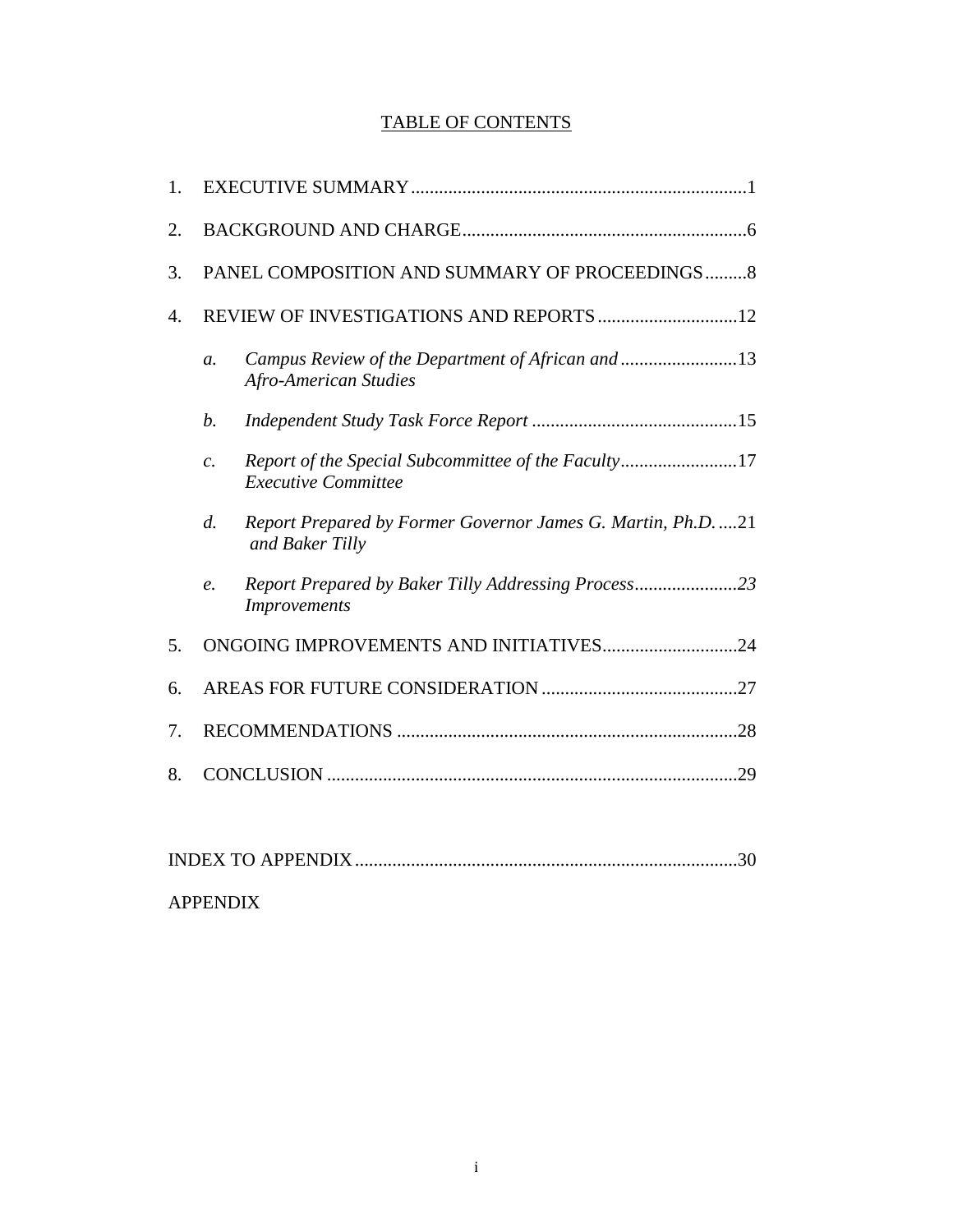# SELECTED DEFINITIONS AND ABBREVIATIONS<sup>1</sup>

The following are selected terms and abbreviations used in this report and their definitions, which clarify the terms' particular meanings within the report:

- **Academic Advisors** individuals in the Academic Advising Program in the College of Arts and Sciences and the General College responsible for working with students to discuss and evaluate a student's academic course load and desired area(s) of study for each term and his/her overall collegiate career.
- **Academic Counselors** Academic Support Program for Student-Athletes employees assigned to a group of student-athletes to assist them in achieving their academic goals and remaining compliant with NCAA and ACC regulations.
- **Academic Support Program for Student-Athletes ("ASPSA")**  a constituent program of Center for Student Success and Academic Counseling which offers additional academic assistance to student-athletes to meet the goal of keeping studentathletes on track for graduation while balancing the demands of their schedules.
- **AFAM Department** Department of African and Afro-American Studies at UNC-Chapel Hill.
- **Course** (sometimes used interchangeably with "class") an academic offering for a particular subject. Courses are scheduled within the overall academic offerings each term; multiple sections can be offered, led by one or more instructors.
- **Course Irregularity** -(sometimes used interchangeably with "academic anomaly") a course section or student grade for which the establishment of the course section, method of instruction, or assignment of grades was found to differ from the expected standards of how these academic, or the related administrative, processes are completed within the University. This term encompasses all categories of course irregularities that have been defined in one or more of the investigative reports under review (e.g., aberrant courses, courses taught irregularly, unauthorized grade changes).
- **Faculty Athletics Committee ("FAC")**  a committee of faculty members that advises the chancellor on athletics, including the academic experience of varsity athletes, athletic opportunities for members of the UNC-Chapel Hill community, and the operation of the athletic program.
- **Faculty Athletics Representative ("FAR")** a member of the faculty who serves as voting delegate to the NCAA and the Atlantic Coast Conference. At UNC-

 $\overline{\phantom{a}}$ 

<sup>&</sup>lt;sup>1</sup> To maintain consistency where possible, some of the definitions in this section are adapted from the December 19, 2012, University of North Carolina at Chapel Hill Academic Anomalies Review Report of Findings prepared by former Governor James G. Martin, Ph.D. and Baker Tilly, at pp. 17-24, Tab 4.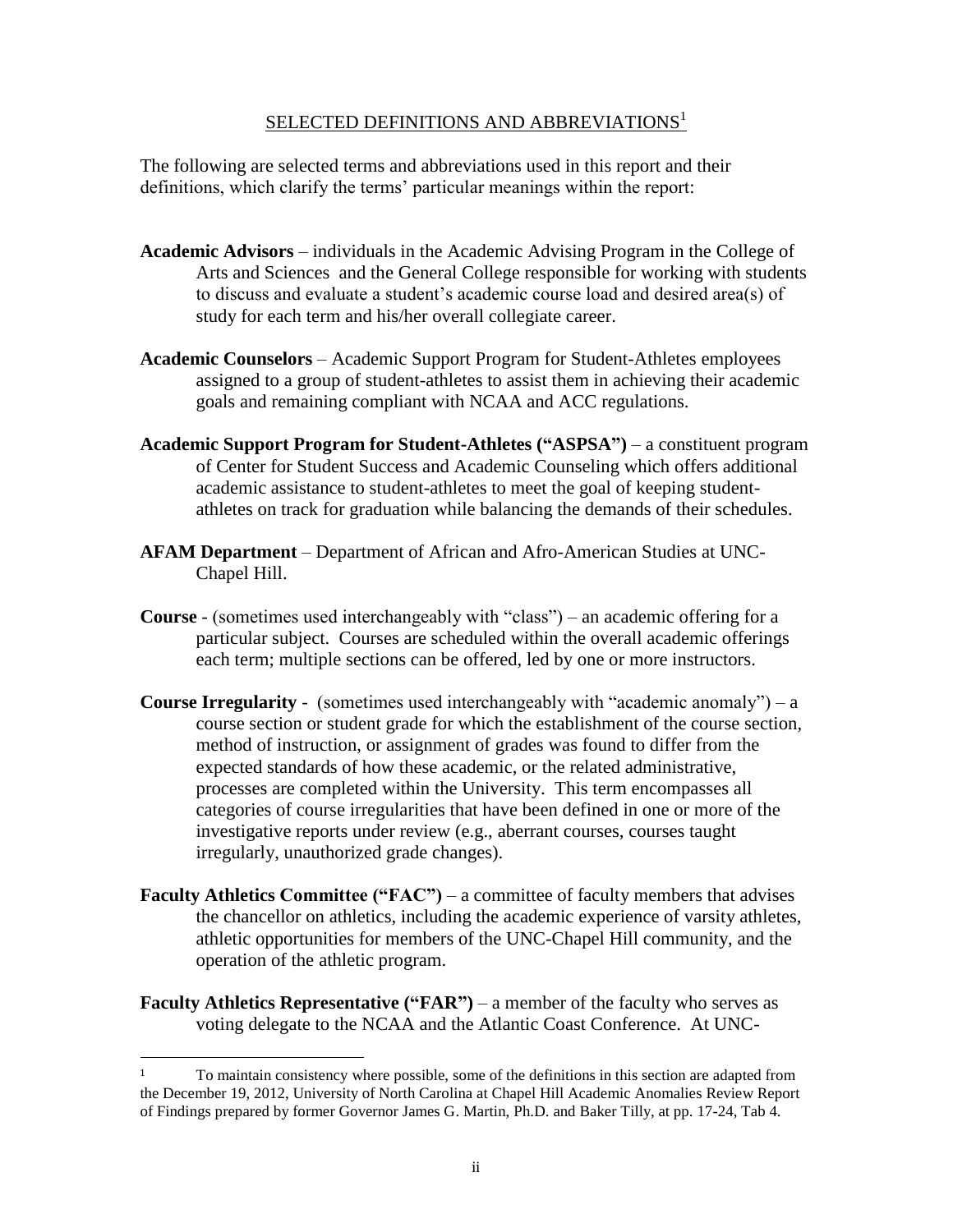Chapel Hill, the FAR serves as an advisor to the chancellor and director of athletics and as a liaison to the faculty.

- **Faculty Executive Committee ("FEC")** a legislative body of faculty which makes educational policy decisions, prescribes requirements for programs of study, and advises the chancellor, administrators, and the student body regarding student conduct and discipline.
- **Grade Change** the process of changing the initial grade, either temporary or permanent, assigned to a student on the course's grade roll. The grade change process is completed through the submission of a grade change form to the Office of the University Registrar.
- **Independent Study** the pursuit of a topic of interest by a student (generally in their major or minor), under the supervision of a faculty member with expertise related to the topic. $<sup>2</sup>$ </sup>
- **Independent Study Task Force** task force formed in September 2011 by Senior Associate Dean for Undergraduate Education Bobbi Owen to review independent study and directed reading courses across the College of Arts and Sciences.
- **Instructor of Record ("IOR")** the approved university instructor assigned to teach each course section and responsible for the completion, approval, and submission of grade rolls and any required grade change forms.
- **UNC Task Force on Athletics and Academics ("President's 2011 Task Force")** task force created by UNC President Thomas Ross in January 2011 to 1) identify and prioritize institutional risks in intercollegiate athletics related to academic integrity and NCAA compliance; and 2) review and propose best practices related to these risks with special emphasis on academic support services and tutoring for student-athletes.
- **Term** the defined timing assigned to each period for which a course section is offered. For the University, existing terms are Fall semester, Spring semester, Summer Session I, and Summer Session II.

l

<sup>&</sup>lt;sup>2</sup> This definition is adapted from the Independent Study Task Force Report, Tab 2, p. 11.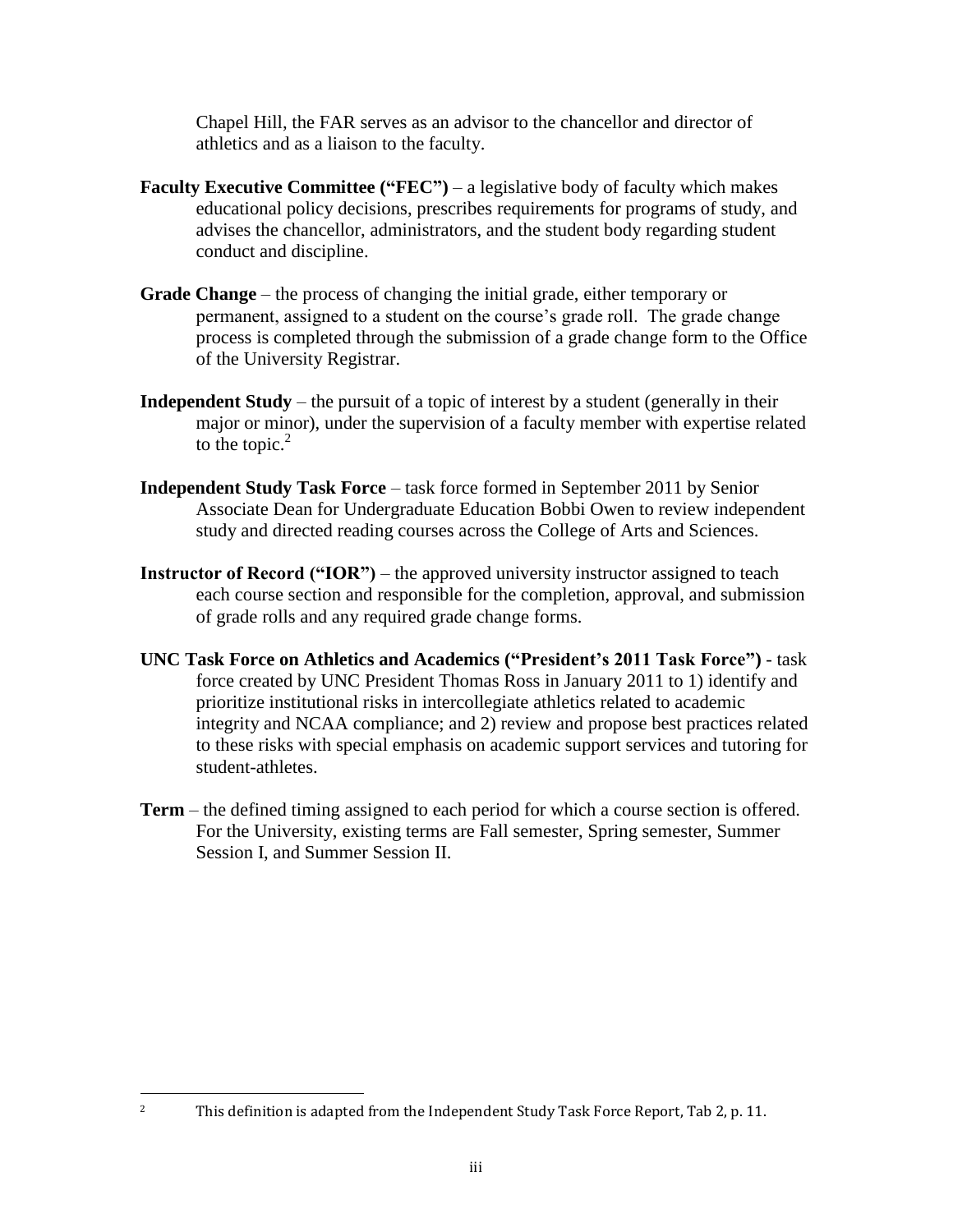#### INDIVIDUALS INTERVIEWED

The UNC Board of Governors Academic Review Panel interviewed the following individuals during the course of its review:

Steven Bachenheimer Professor, Department of Microbiology and Immunology The University of North Carolina at Chapel Hill

Jan Boxill Chair of the Faculty Council The University of North Carolina at Chapel Hill

Lissa Broome Wells Fargo Professor of Banking Law Faculty Athletics Representative The University of North Carolina at Chapel Hill

Lawrence "Bubba" Cunningham Director of Athletics The University of North Carolina at Chapel Hill

Chris Derickson University Registrar The University of North Carolina at Chapel Hill

Michael Gerhardt Professor, School of Law The University of North Carolina at Chapel Hill

Karen Gil Dean of the College of Arts and Sciences The University of North Carolina at Chapel Hill

Stephen Farmer Director of Admissions The University of North Carolina at Chapel Hill

Jonathan Hartlyn Senior Associate Dean for Social Sciences and Global Programs, College of Arts and **Sciences** The University of North Carolina at Chapel Hill

Laurie Maffly-Kipp Professor, Department of Religious Studies The University of North Carolina at Chapel Hill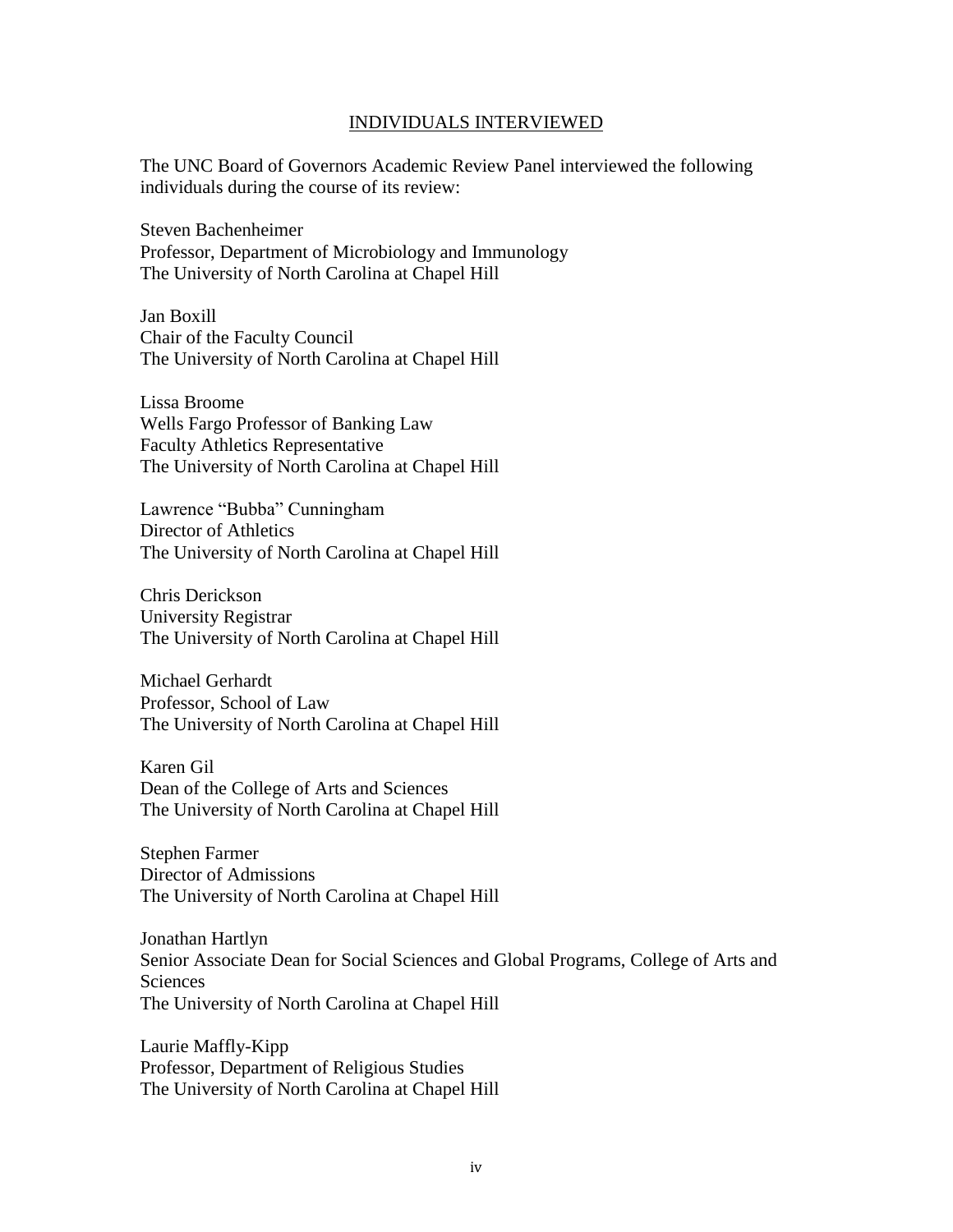James G. Martin, Ph.D. Former Governor of North Carolina

Bobbi Owen Senior Associate Dean for Undergraduate Education, College of Arts and Sciences The University of North Carolina at Chapel Hill

Joy Renner Clinical Associate Professor, Department of Allied Health Sciences Chair of the Faculty Athletics Committee The University of North Carolina at Chapel Hill

Eunice Sahle Chair, Department of African and Afro-American Studies The University of North Carolina at Chapel Hill

Leslie Chambers Strohm Vice Chancellor and General Counsel The University of North Carolina at Chapel Hill

Raina Rose Tagle Partner Baker Tilly

Holden Thorp Chancellor The University of North Carolina at Chapel Hill

Harold Woodard Associate Dean and Director of the Center for Student Success and Academic Counseling The University of North Carolina at Chapel Hill

Jan Yopp Dean of the Summer School The University of North Carolina at Chapel Hill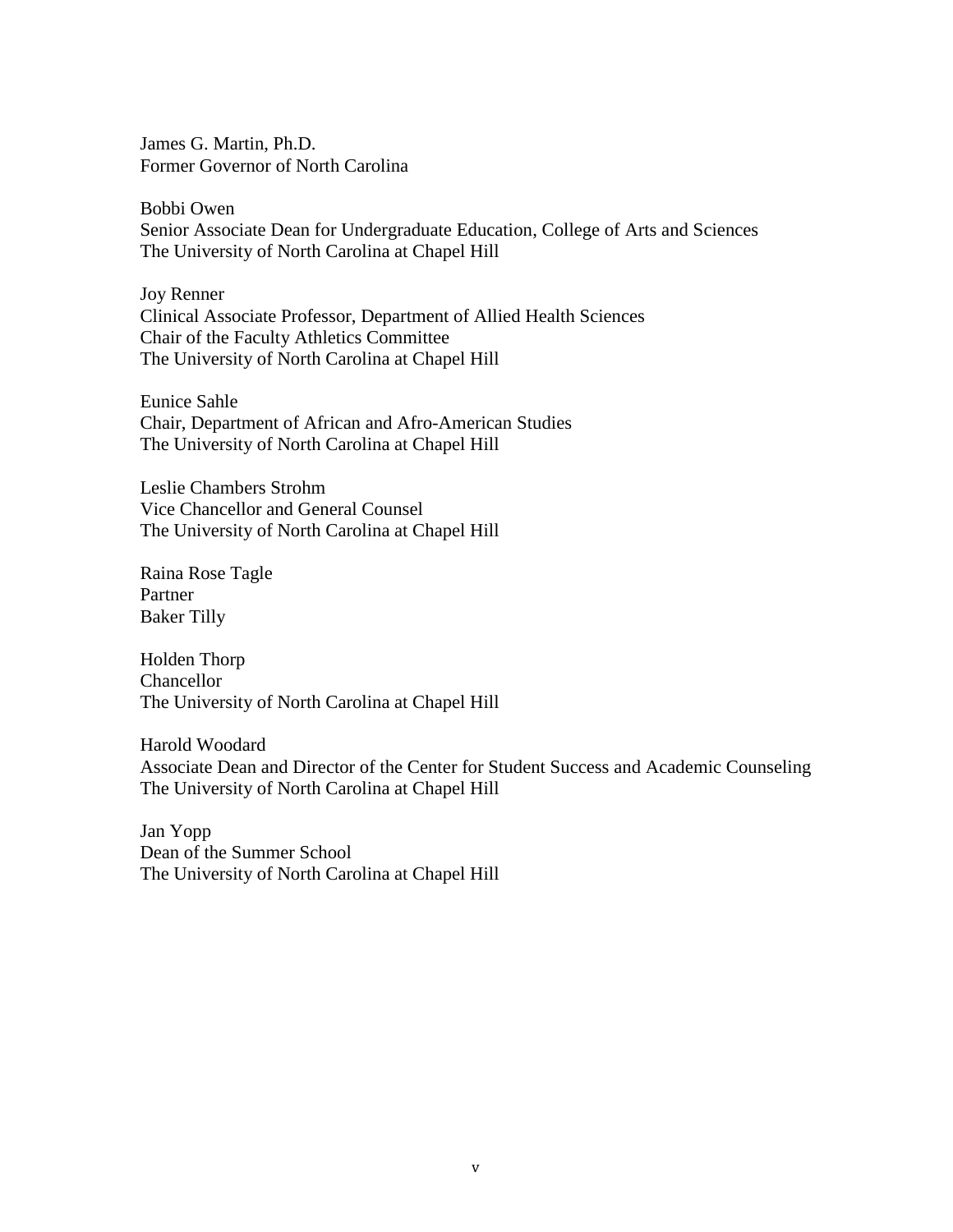#### 1. EXECUTIVE SUMMARY

 $\overline{\phantom{a}}$ 

In June 2012, the UNC Board of Governors (the "Board") was briefed by Chancellor Holden Thorp and others about serious and sustained academic irregularities related to courses that were either not taught, requiring only the submission of a paper, or not taught properly, in the Department of African and Afro-American Studies at UNC-Chapel Hill (the "AFAM Department"). In addition to the irregular courses, it had also been determined that grade entries and grade changes with respect to certain courses in the AFAM Department had been made without proper faculty authorization. Even though these course irregularities<sup>1</sup> that had been uncovered at that time had ceased, and appeared to be traceable to the conduct of two individuals who were no longer employed at the university, University of North Carolina President Thomas W. Ross and the Board were deeply concerned about the facts and circumstances surrounding these issues, which came to light in the context of an NCAA investigation of the football program at UNC-Chapel Hill. As a result, President Ross and then Board Chair Hannah Gage appointed this Panel, which was later charged with independently reviewing the campus-based response to the unfolding scandal.

Since that time, this Panel has learned a great deal, and its scope of inquiry has been somewhat broadened as a natural result of conducting an in-depth review. Essential to the work of this Panel, as outlined in the original charge, was the careful and

 $1 \text{ Various investigations have developed definitions to differentiate these course irregularities}$ and practices. This Report does not adopt any one definition, but, where necessary, makes reference to terms that have been defined in one or more of the investigative reports under review.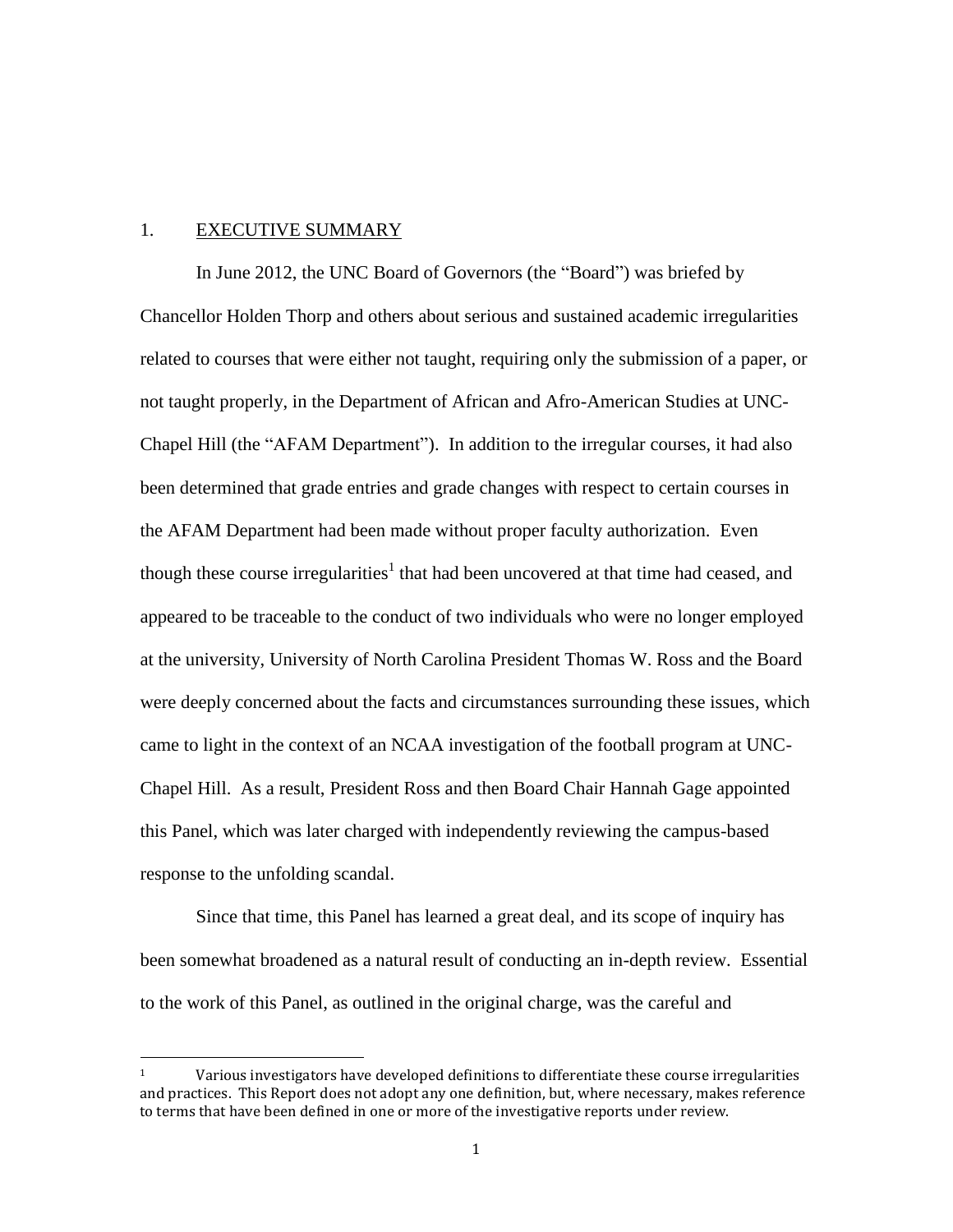independent assessment of the adequacy and completeness of the campus-based investigations and remedial measures that have been initiated to date. During the course of the Panel's work, it met on 7 occasions, reviewed five separate campus-initiated investigative reports and voluminous supporting materials, and interviewed nearly 20 individuals related to these reports, many of them on numerous occasions. The investigative reports reviewed were:

- 1. The May 2, 2012, Hartlyn/Andrews Review of Courses in the Department of African and Afro-American Studies (the "Hartlyn/Andrews Report") (Tab 1);
- 2. The April 10, 2012, Independent Study Task Force Report (Tab 2);
- 3. The July 26, 2012, Report of the Special Subcommittee of the Faculty Executive Committee (Tab 3);
- 4. The December 19, 2012, Report of Findings of the Academic Anomalies Review prepared by former Governor James G. Martin, with the assistance of Baker Tilly (the "Martin Report"), with addendum provided January 25, 2013 (Tab 4); and
- 5. The December 19, 2012, Baker Tilly Report Addressing Plans to Enhance Academic Policies, Processes, Procedures and Systems (the "Baker Tilly Report") (Tab 5).

At the heart of all these investigations were actions clearly traceable to two former employees in the AFAM Department: the long-serving chair, Dr. Julius Nyang'oro, and the long-time departmental office administrator, Deborah Crowder, who together participated in the offering and proliferation of courses that failed to provide enrolled students with a rigorous and meaningful educational experience.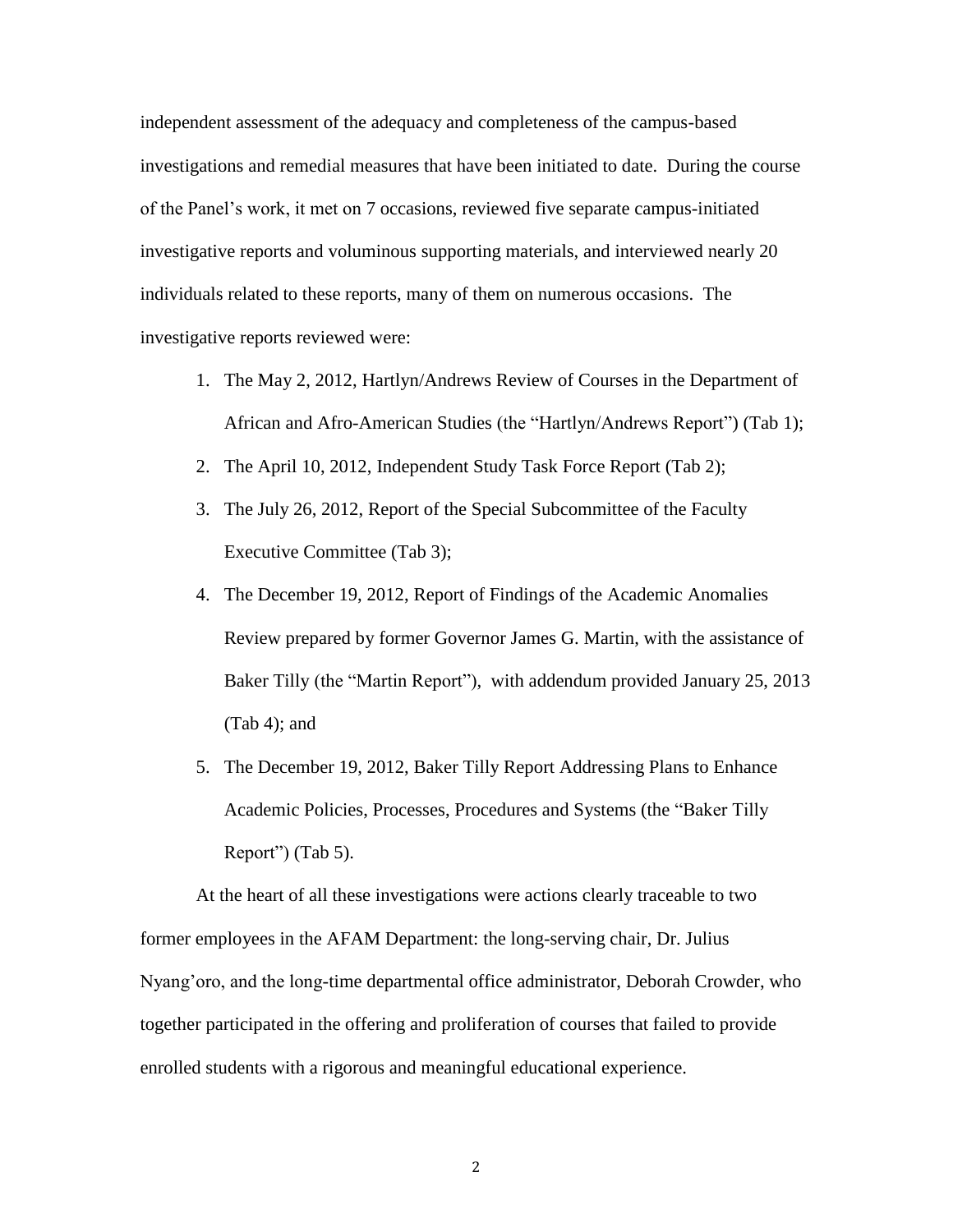This fundamental academic failure affected students who were athletes and students who were not athletes, alike. Through comprehensive analysis of the 172 anomalous courses found to have occurred from the fall of 2001 through the second summer session of 2012, Baker Tilly found that 44.9% of the total student enrollments in the anomalous course sections were student-athletes, and 55.1% were not studentathletes. In a similarly distributed cluster grouping of 172 courses that were cleared of any irregularity, 48.9% were student-athletes, and 51.1% were not athletes. Baker Tilly further determined that there were more anomalous courses with no student athletes enrolled than there were with only student athletes enrolled. Regardless of the composition of the classes, however, or the characterization of the scandal as academic or athletic, the Panel believes that it was inexcusable for any student to have been deprived of a meaningful educational experience.

We may never know whether some student-athletes were advised to enroll in the irregular courses specifically as a mechanism to help preserve their athletic eligibility, but no evidence has been found to support a conclusion that a conspiracy or collusion existed between the Athletic Department and the Academic Support Program for Student Athletes ("ASPSA"), on the one hand, and the two complicit former employees in the AFAM Department on the other hand. It is, however, reasonable to assume that many students – athletes and non-athletes alike -- enrolled in these irregular AFAM Department courses expecting to achieve good grades with little rigor.

The fact that these improper courses extended over a 14-year period without detection is extremely troubling. Imperfect institutional processes and systems contributed substantially to the university's failure to detect and stop these irregular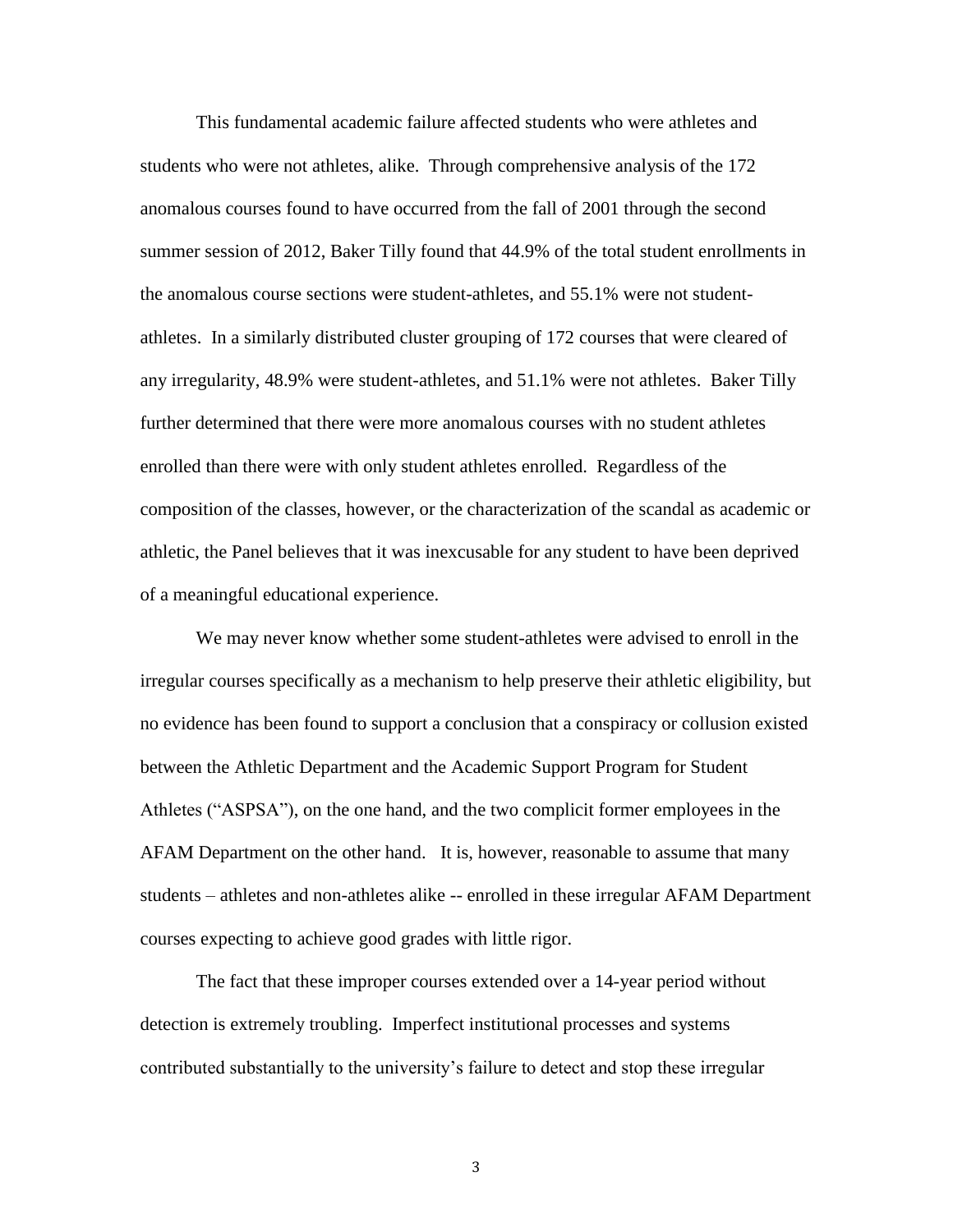courses and unauthorized grading practices. There was no process in place that required a periodic performance review of the departmental chair, so long as that individual remained as chair. There was no review of the department chair's course load or course requirements by his supervisors. There were no policies limiting the number of independent study courses that a faculty member could teach or that defined the responsibilities of faculty members teaching in an independent study format.

The Panel concludes that these and other serious institutional failures cannot be traced to any individual. The system vulnerabilities that were documented in the various reports and explained at length by many who were interviewed by this Panel existed both in the academic sector, which enabled the irregularities to flourish over many years, and in the athletic sector, where some academic counselors guided student-athletes into the courses because of their flexible scheduling and minimal requirements. The potential for problems in this area was heightened by the fact that the ASPSA had strong ties to the Athletic Department, as well as to academic affairs. UNC-Chapel Hill has acknowledged the potential for problems in this reporting structure, and has transferred the sole supervision of the ASPSA to Academic Affairs. President Ross has also mandated this change in reporting structure for all UNC schools with intercollegiate athletics programs.

 After reviewing the multiple and complementary campus-based investigations described in and attached to this Report, and with the delivery of the Martin and Baker Tilly Reports, the Panel has concluded that all necessary forensic study and analysis have been completed. This belief is based, in part, upon the assurances by Baker Tilly and Governor Martin that they were provided "unfettered" access to confidential information, were denied no data, and did not believe that any additional information would enable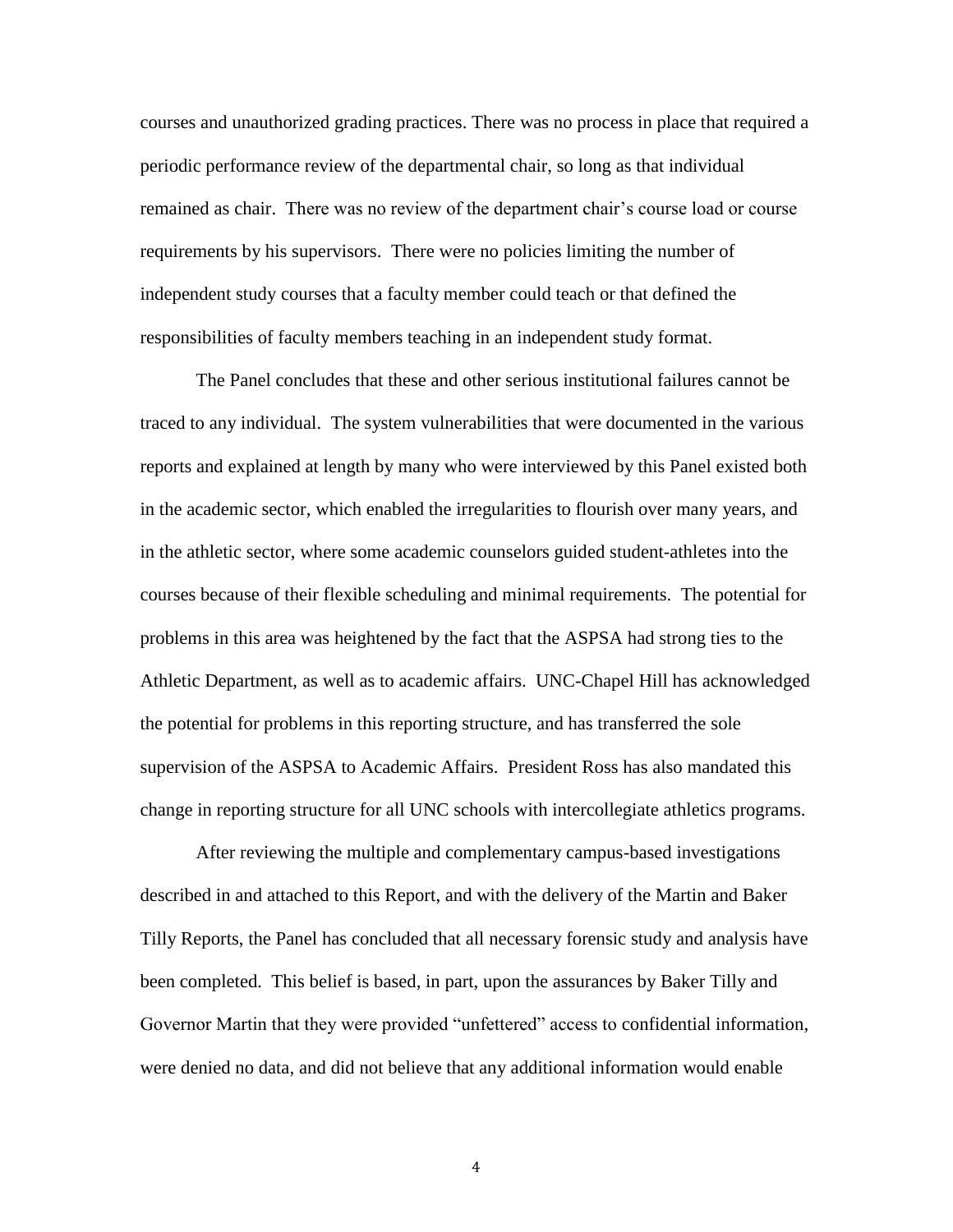them to expand their reported findings. Based upon the presented evidence, the Panel now knows to a reasonable level of certainty, what happened, how it happened, and how it continued undetected for so many years. Although some additional information may yet emerge, the Panel believes that further forensic review will not be productive. This conclusion should not, however, signal this Panel's complete satisfaction with all of the answers it has received. It is still difficult to comprehend why no one came forward effectively to identify and attempt to stop this past academic misconduct. It is frustrating that we may never know.

Perhaps of greater importance now than what we have learned (or failed to discern) through these investigations of past abuses, is the Panel's confidence that the Chapel Hill campus has responded strongly to secure its academic enterprise through the implementation of robust procedures and other measures that – had they existed years earlier – could have mitigated or even prevented the serious breaches of academic integrity that have so seriously damaged the institution's reputation. As noted above, the campus has significantly strengthened Academic Affairs oversight of the education of student-athletes. In addition, UNC-Chapel Hill has taken numerous other steps, including:

- (1) establishing new departmental governance structures;
- (2) adopting monitoring systems to ensure standard practice in handling course syllabi;
- (3) annually reviewing faculty teaching assignments;
- (4) creating and using a new centralized data base that will allow only authorized access to grades and grade changes, and monitoring of suspicious clustering;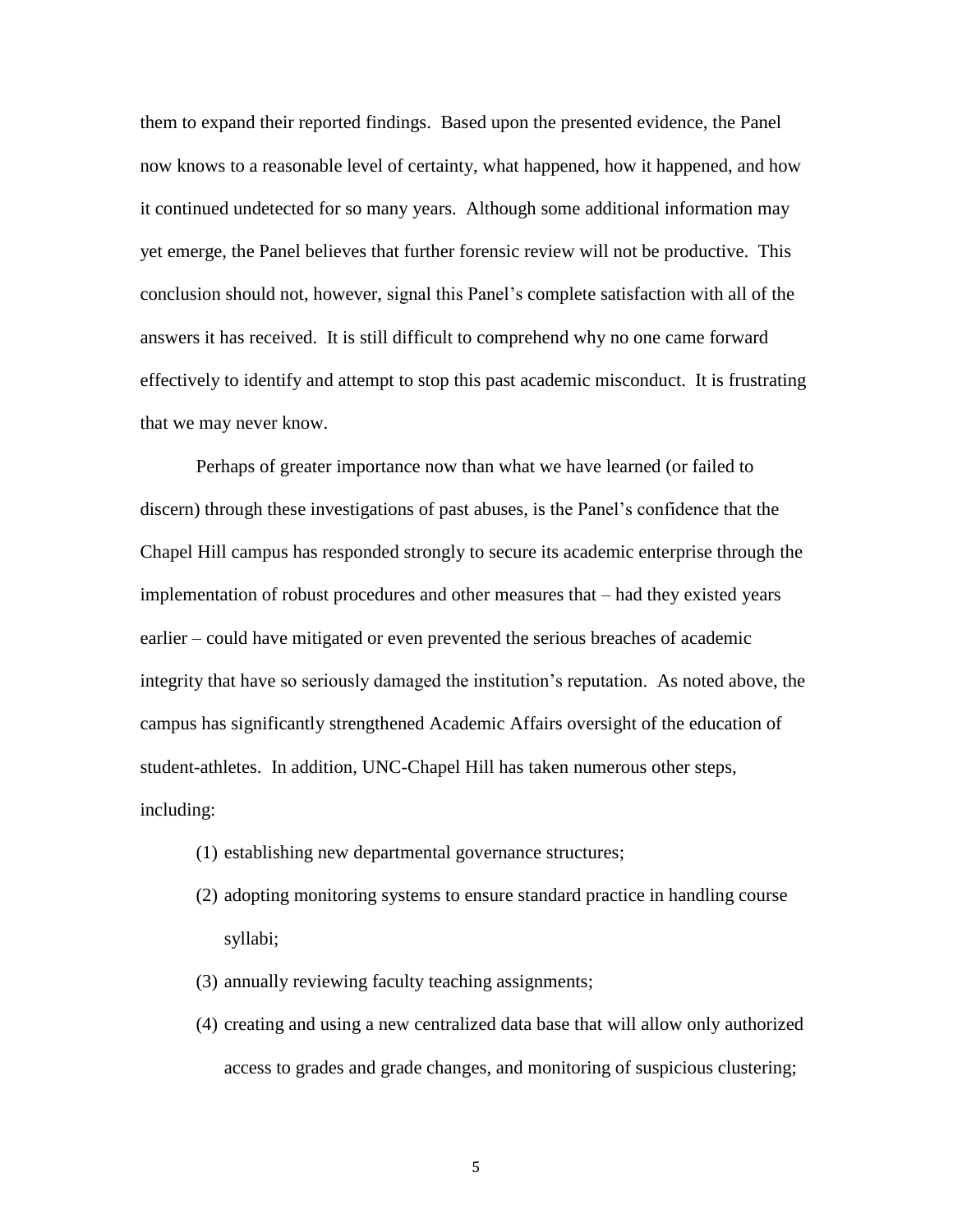- (5) restricting independent study courses to juniors and seniors with a GPA of 3.0 or higher;
- (6) limiting faculty to no more than 2 independent study students per term; and
- (7) requiring the Summer School to ensure that faculty are aware of teaching time frames and their required course structures.

The Panel also acknowledges the steps that President Ross has already taken and recommends that a number of the corrective measures and process improvements that are being adopted at UNC-Chapel Hill be considered for application across the greater University of North Carolina to help ensure academic integrity at all of this state's public universities. Current campus and system-level measures and protocols are itemized in an attachment to this Report entitled "Campus and System-Level Actions Related to UNC-Chapel Hill Course Irregularities." (Tab 6)

The improper and unethical actions of two former employees dishonored an entire university. Institutional systems failed to detect and prevent these actions. We know a great deal more today than we did in August of 2011. We also know that some questions will probably never be answered. The time has come, however, to move ahead with utmost vigilance to be sure that nothing like this ever occurs again at UNC-Chapel Hill or at any of our universities.

### 2. BACKGROUND AND CHARGE

At the Panel's first meeting, held on July 20, 2012, President Ross charged the Panel:

 To review and assess the investigative work done by the Chapel Hill campus related to the issues that were found to exist in the Department of African and Afro-American Studies;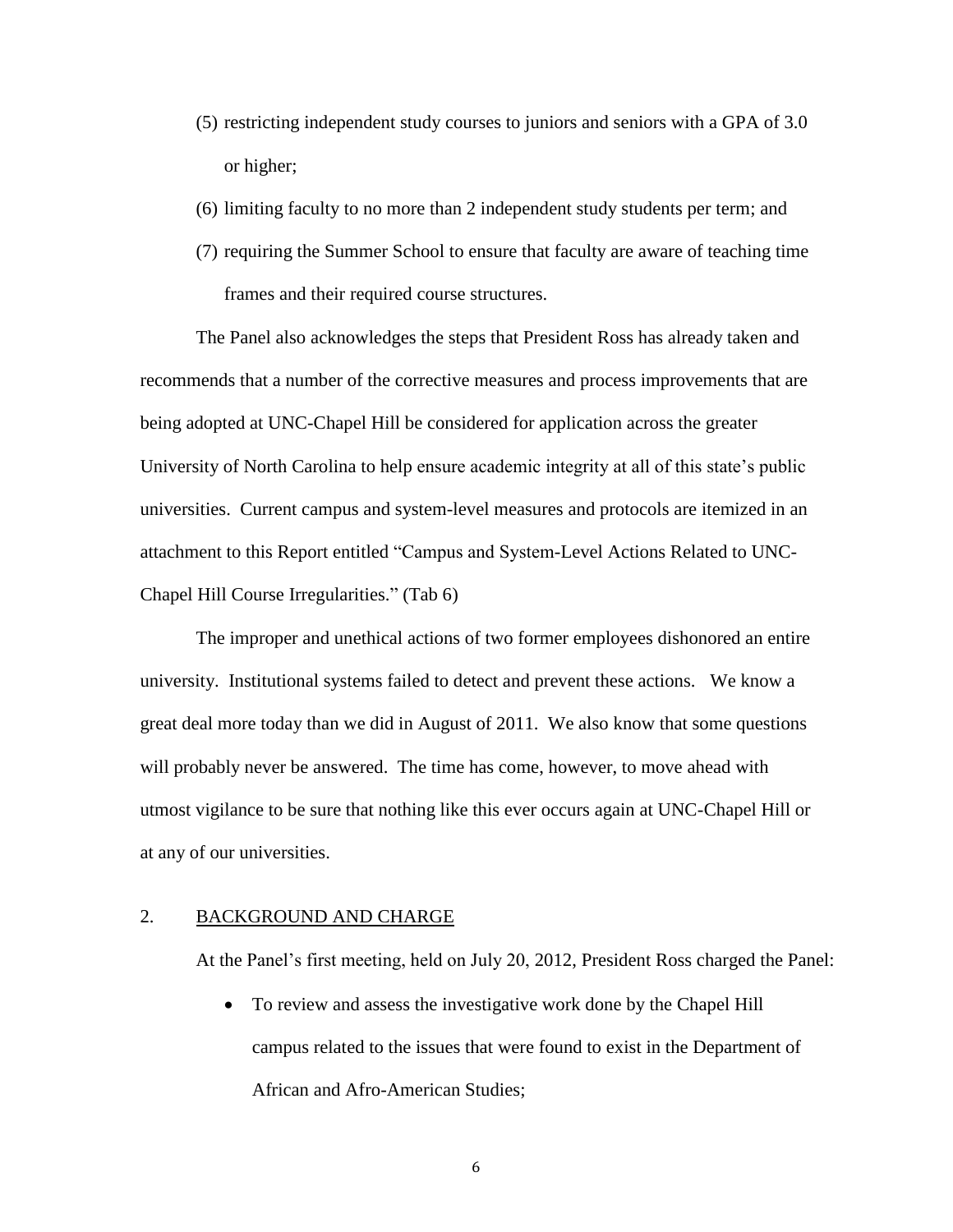- To review and assess the actions already taken and proposed on the campus to remedy the problems identified in the Department of African and Afro-American Studies and protect against any similar problems in all departments throughout the entire campus; and
- To consider whether the campus had done as thorough and diligent an investigation as feasible and whether the steps taken and proposed by the campus were reasonable and adequate to protect the University's academic integrity and help prevent a similar situation from occurring again;
- To review all reports and supporting documents pertaining to the issues identified and meet with the authors of those reports, review other relevant materials, and meet with other staff as appropriate and necessary to assess investigative protocols, methodologies, and conclusions, as well as actions taken and planned; and
- To review these serious matters thoroughly and to report to the President and the Board of Governors after the work had been completed. In the event it concluded that any further action was needed, the Panel also was charged to offer its recommendations for additional steps to be taken.

The Panel was directed by Board Chair Peter Hans to be independent, objective, and thorough. It was instructed to probe deeply and to come down on the side of integrity, academic rigor, and accountability.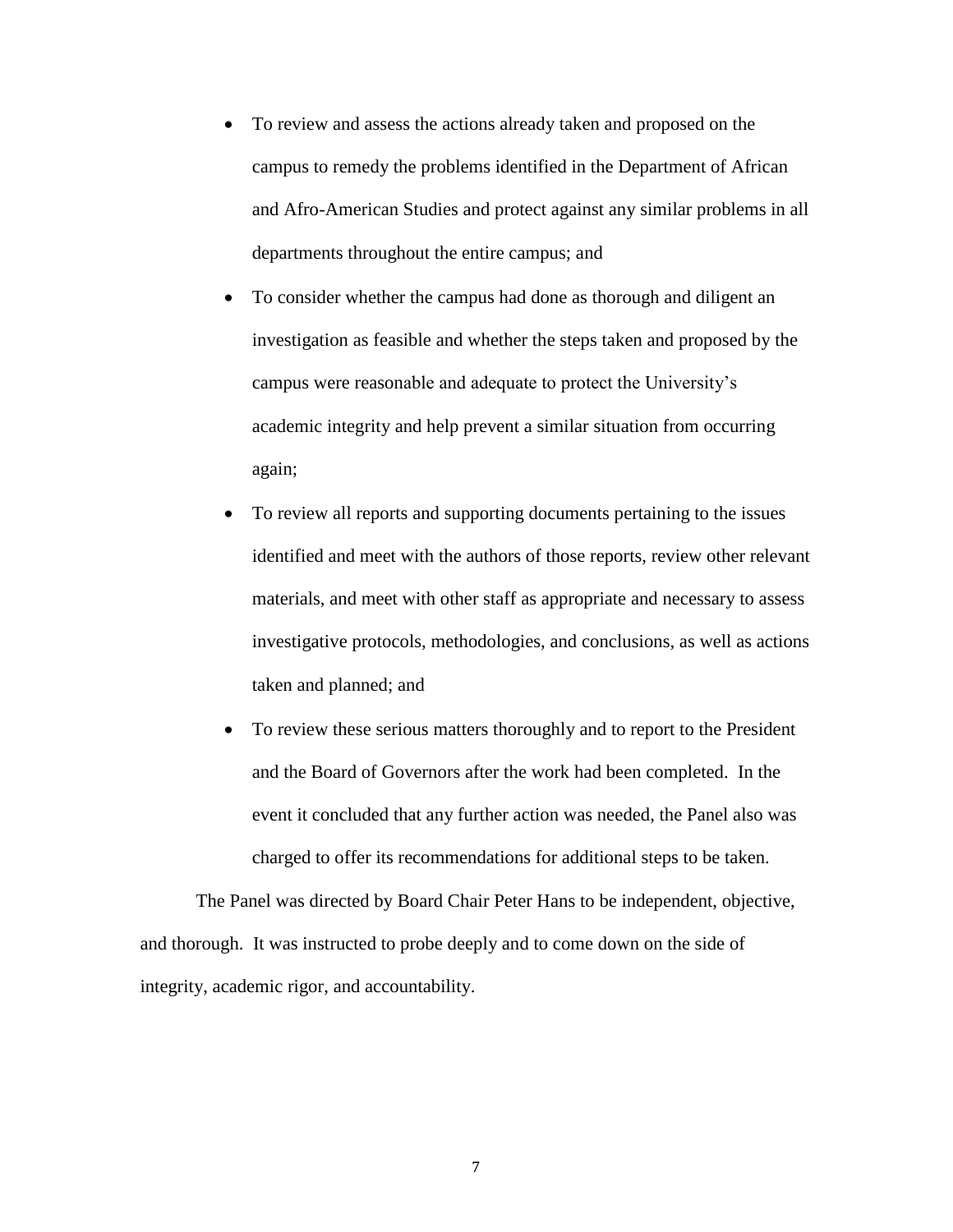#### 3. PANEL COMPOSITION AND SUMMARY OF PROCEEDINGS

The following members of the Board of Governors were appointed to the Panel: Louis Bissette, Chair; Walter Davenport; James Deal; Ann Goodnight; and Hari Nath.

The Panel heard presentations from administrative officers and faculty of UNC-Chapel Hill during six meetings, and carefully reviewed reports and hundreds of pages of materials provided by the presenters. Members asked many questions and sought additional information and context for the issues under review. Collectively, panelists spent hundreds of hours in meeting preparation and attendance, and in review of reports, interview transcripts, policies and procedures, and other relevant materials. The Panel also attended a meeting of the UNC-Chapel Hill Board of Trustees and heard presentations and reviewed the extensive report prepared by former Governor James Martin and representatives of the Baker Tilly firm working with him. The Panel held a separate meeting at which it interviewed Governor Martin and Raina Rose Tagle a partner with Baker Tilly. Rose Tagle appeared before the Panel again on January 25, 2013, to present an Addendum to the Martin Report, which focused on an analysis of the proportion of student-athletes in the anomalous courses in comparison to non-athlete students.

A timeline of key milestones<sup>2</sup> related to the irregularities identified within the AFAM Department is included for context:

 $\overline{\phantom{a}}$ 

<sup>&</sup>lt;sup>2</sup> In its preparation of this timeline, the Panel reviewed and relied on a "Timeline of Actions" Related to Course Irregularities in African and Afro-American Studies, 2010-Present" prepared by campus personnel, see Tab 7. The detailed campus timeline is maintained and updated at academicreview.unc.edu.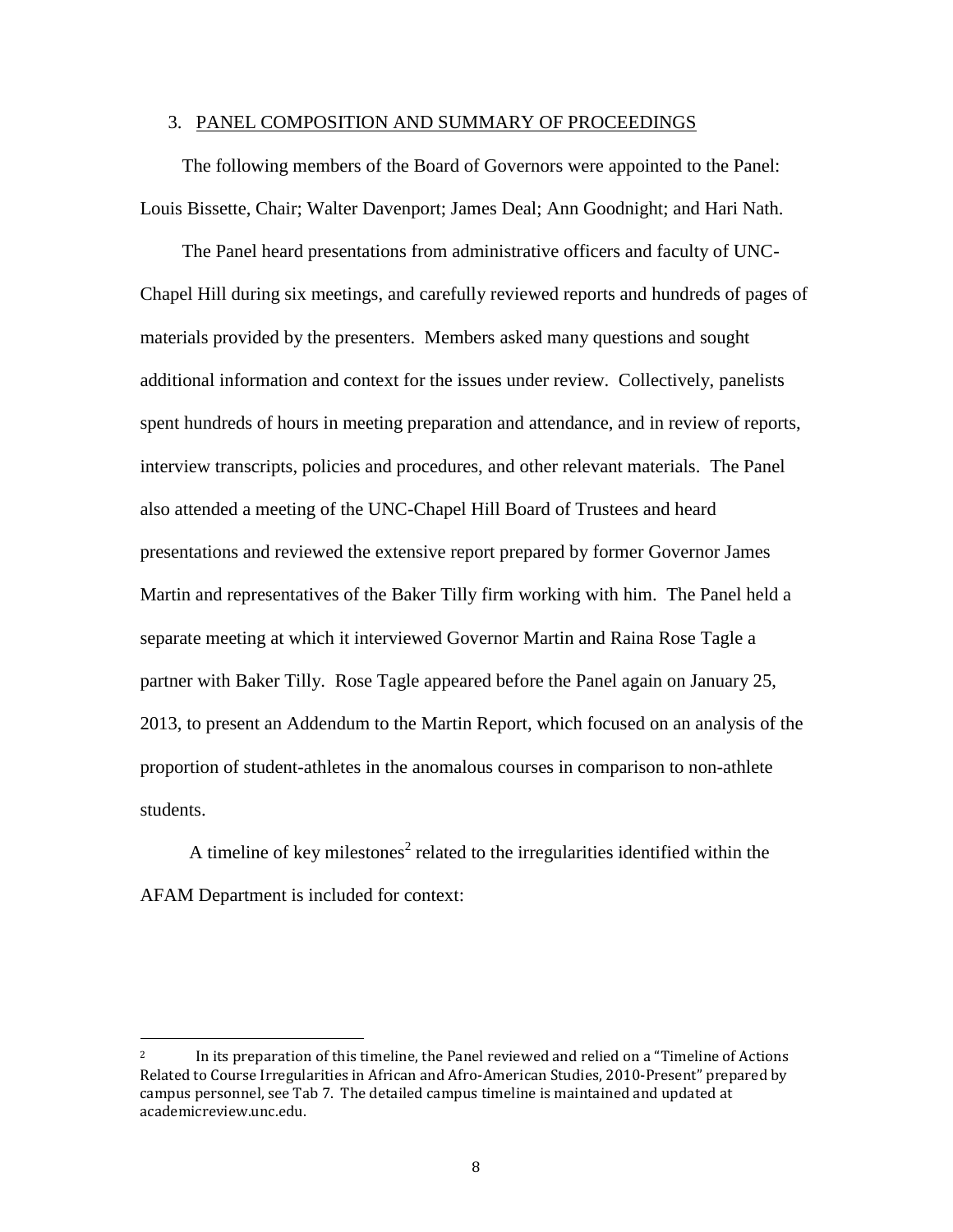# Timeline of Key Events: Investigations of Course Irregularities in UNC-Chapel Hill's African and Afro-American Studies Department

| September 2009   | Deborah Crowder retires from UNC-Chapel Hill as<br>Departmental manager.                                                                                                                                                                                                                                                                                            |
|------------------|---------------------------------------------------------------------------------------------------------------------------------------------------------------------------------------------------------------------------------------------------------------------------------------------------------------------------------------------------------------------|
| <b>July 2010</b> | NCAA and UNC-Chapel Hill begin investigating<br>student-athletes' receipt of impermissible benefits.<br>UNC-Chapel Hill discovers and reports to the<br>NCAA academic issues related to a former student<br>tutor and academic mentor.                                                                                                                              |
| August 2010      | UNC-Chapel Hill announces investigation of<br>possible academic misconduct related to NCAA<br>football case.                                                                                                                                                                                                                                                        |
| June 2011        | UNC-Chapel Hill receives notice of allegations<br>from the NCAA related to its football program.                                                                                                                                                                                                                                                                    |
| <b>July 2011</b> | Student-athlete's lawsuit against UNC-Chapel Hill<br>and the NCAA reveals a 2009 Swahili 403 paper<br>that allegedly was plagiarized. Dr. Julius<br>Nyang'oro, Chair of the Department, is listed on the<br>paper as the course instructor.                                                                                                                         |
| August 2011      | A news article reports that an unnamed source had<br>provided a reporter with what was alleged to be a<br>partial transcript from a former UNC-Chapel Hill<br>football player.                                                                                                                                                                                      |
|                  | UNC-Chapel Hill receives media requests for<br>information regarding student-athletes and courses<br>within the Department of African and Afro-<br>American Studies.                                                                                                                                                                                                |
|                  | UNC-Chapel Hill notifies the NCAA of potential<br>new issues related to student-athletes and convenes<br>an internal working group comprised of Jack Evans,<br>a retired professor in the Kenan-Flagler Business<br>School; Jonathan Hartlyn, Senior Associate Dean<br>for Social Sciences and Global Programs; and<br>Leslie Strohm, University Counsel. The group |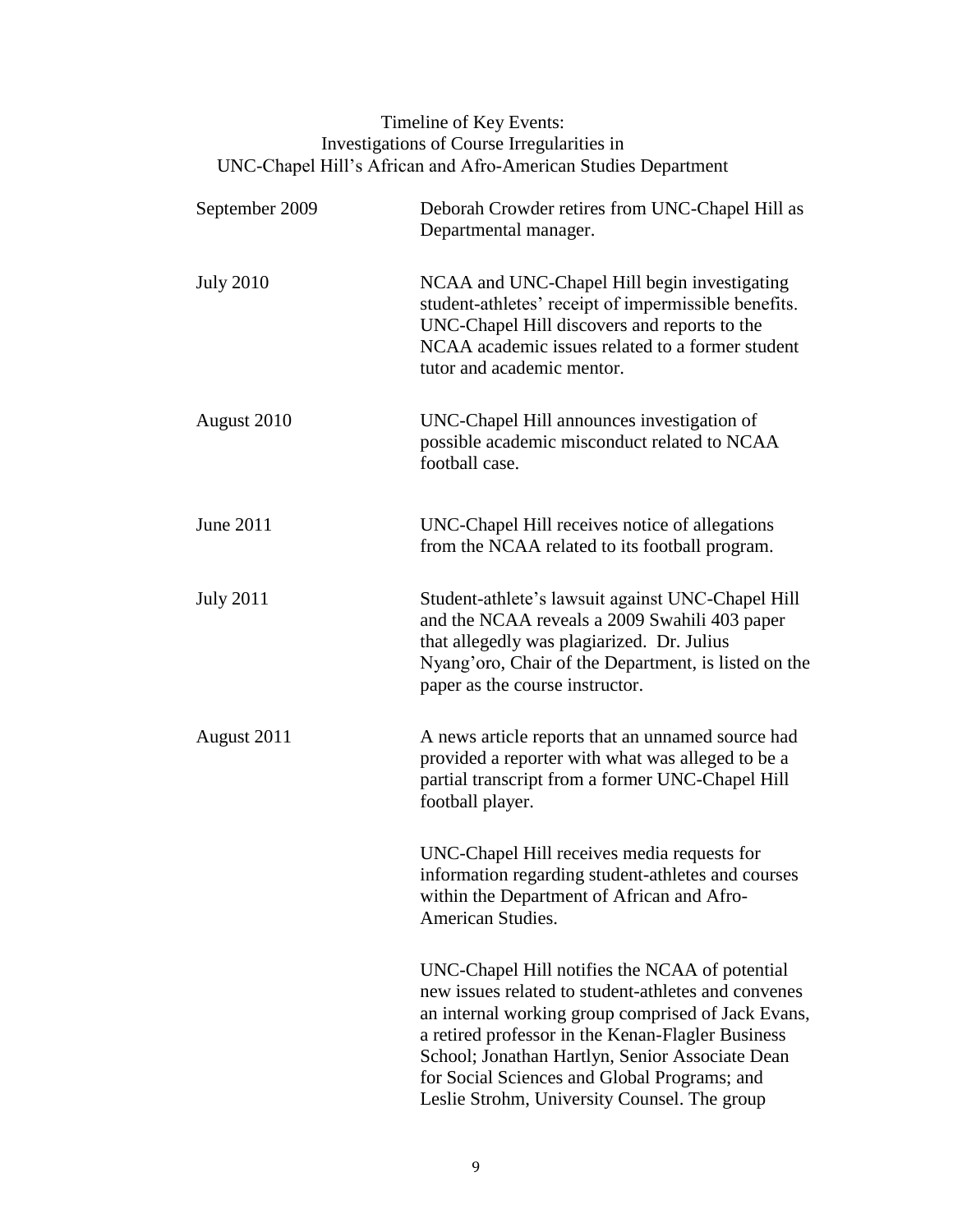|                | works with the NCAA and identifies serious<br>concerns with courses in the Department.                                                                                                               |
|----------------|------------------------------------------------------------------------------------------------------------------------------------------------------------------------------------------------------|
|                | Dr. Nyang'oro resigns as Department chair.                                                                                                                                                           |
| September 2011 | Senior Associate Deans Jonathan Hartlyn and<br>William Andrews begin review of all courses<br>offered in the AFAM Department from the summer<br>of 2007 through the summer of 2011.                  |
|                | Senior Associate Dean for Undergraduate<br>Education Bobbi Owen forms task force to review<br>independent study and directed reading courses<br>across the College of Arts and Sciences.             |
|                | UNC-Chapel Hill completes strategic planning for<br><b>Academic Support Program for Student-Athletes</b><br>(ASPSA) and begins to implement changes.                                                 |
| October 2011   | UNC-Chapel Hill appears before the NCAA<br>Committee on Infractions with respect to matters<br>identified by the NCAA in its June 2011 notice of<br>allegations.                                     |
| November 2011  | College of Arts and Sciences Dean Karen Gil and<br>Senior Associate Dean Hartlyn meet with Chief of<br>the University's Department of Public Safety about<br>unauthorized signatures on grade rolls. |
| December 2011  | UNC-Chapel Hill appoints new AFAM Department<br>Chair, Eunice Sahle.                                                                                                                                 |
|                | College of Arts and Sciences implements new<br>policy for grade change forms.                                                                                                                        |
| Spring 2012    | The Educational Policy Committee initiates a study<br>of university-wide policies for course syllabi.                                                                                                |
| February 2012  | Dr. Nyang'oro relinquishes his tenured faculty<br>position and resigns effective at the end of the<br>school year.                                                                                   |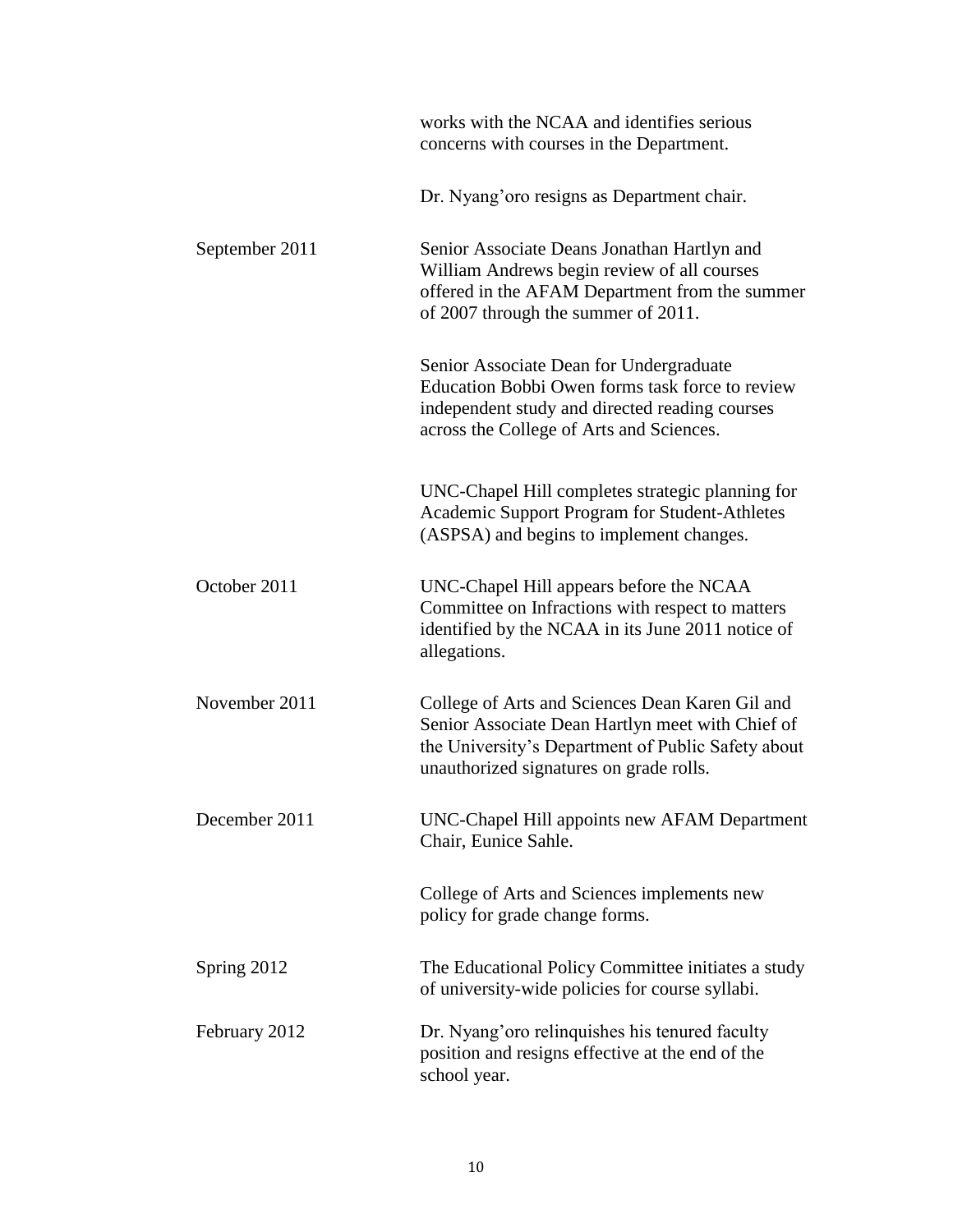| March 2012       | NCAA announces ruling regarding violations<br>involving football program.                                                                                                                                                                                                                                       |
|------------------|-----------------------------------------------------------------------------------------------------------------------------------------------------------------------------------------------------------------------------------------------------------------------------------------------------------------|
| April 2012       | Independent Study Task Force releases report and<br>recommendations.                                                                                                                                                                                                                                            |
| May 2012         | UNC-Chapel Hill releases Hartlyn/Andrews Report<br>and Independent Study Task Force Report.                                                                                                                                                                                                                     |
|                  | Summer School implements new policies and<br>practices to monitor teaching assignments.                                                                                                                                                                                                                         |
|                  | UNC-Chapel Hill requests SBI assistance reviewing<br>Dr. Nyang'oro's conduct.                                                                                                                                                                                                                                   |
|                  | College of Arts and Sciences implements individual<br>learning contracts for independent study courses.                                                                                                                                                                                                         |
|                  | College of Arts and Sciences implements standard<br>course numbering system.                                                                                                                                                                                                                                    |
|                  | College of Arts and Sciences begins use of<br>ConnectCarolina database, which includes student<br>and course records.                                                                                                                                                                                           |
| June 2012        | President Ross and Board Chair Gage appoint a<br>Panel of Board members to review adequacy of<br>UNC-Chapel Hill's investigative work and remedial<br>measures.                                                                                                                                                 |
| <b>July 2012</b> | Faculty Executive Committee releases report on<br>internal reviews of AFAM Department courses and<br>independent studies.                                                                                                                                                                                       |
|                  | <b>BOG Academic Review Panel convenes.</b>                                                                                                                                                                                                                                                                      |
| August 2012      | UNC-Chapel Hill asks former Governor James<br>Martin, with support from Baker Tilly, a national<br>advisory firm, to lead an independent review to<br>address questions of further academic anomalies.<br>Baker Tilly also is asked to assess the campus's<br>system enhancements designed to address concerns. |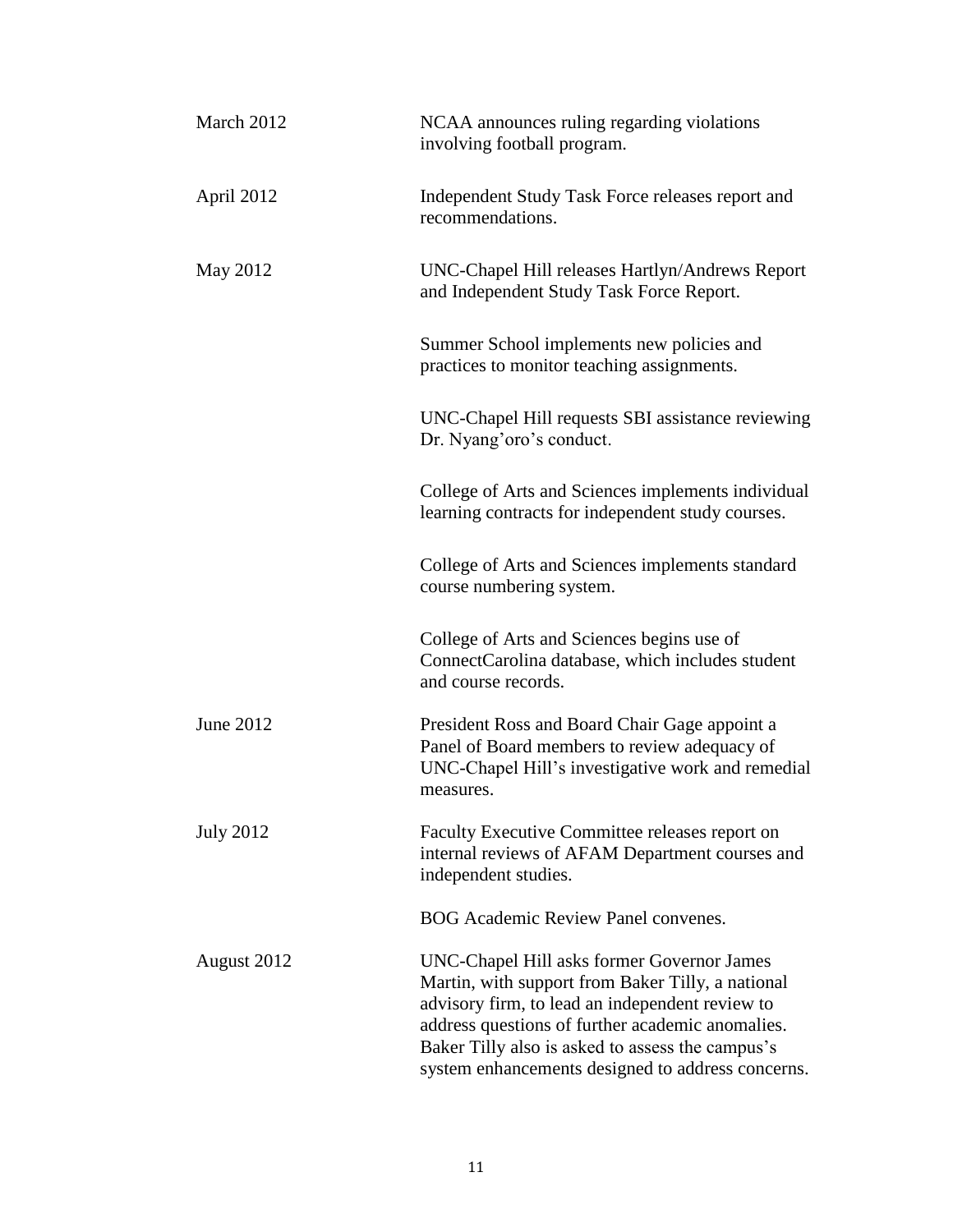|                   | Chancellor Thorp requests Association of American<br>Universities President Hunter Rawlings' assistance<br>in examining the proper future relationship between<br>academics and athletics at Carolina.                                                                                                                                                                                                                                                                                                                                                                                                                                |
|-------------------|---------------------------------------------------------------------------------------------------------------------------------------------------------------------------------------------------------------------------------------------------------------------------------------------------------------------------------------------------------------------------------------------------------------------------------------------------------------------------------------------------------------------------------------------------------------------------------------------------------------------------------------|
| <b>Fall 2012</b>  | ASPSA revitalizes Faculty Advisory Committee.                                                                                                                                                                                                                                                                                                                                                                                                                                                                                                                                                                                         |
|                   | UNC-Chapel Hill implements requirement that all<br>student-athletes meet with their primary academic<br>advisors at least once each year to review programs<br>of study. Academic advisors in the College of Arts<br>and Sciences and the professional schools now have<br>sole responsibility for ensuring student-athletes'<br>coherent program of study, satisfaction of degree<br>requirements, and promoting progress toward<br>graduation. ASPSA academic counselors<br>complement work of academic advisers by<br>monitoring student-athletes' classroom performance<br>and providing guidance on NCAA and ACC<br>regulations. |
| December 20, 2012 | Governor Martin presents his report to the UNC-<br>Chapel Hill Board of Trustees. Baker Tilly issues<br>its report assessing system enhancements.                                                                                                                                                                                                                                                                                                                                                                                                                                                                                     |
| January 2013      | Governor Martin and Baker Tilly reissue the Martin<br>Report with Addendum.                                                                                                                                                                                                                                                                                                                                                                                                                                                                                                                                                           |

# 4. REVIEW OF INVESTIGATIONS AND REPORTS

The Panel reviewed five separate investigations and reports stemming from these investigations. In addition to evaluating the reports, the Panel also considered and assessed the specific steps that have already been initiated or are planned for implementation by the campus to protect academic integrity and ensure that abuses such as occurred cannot happen again. The Panel questioned the reports' principal authors and reviewed supporting documentation considered as a part of those investigations. It was not this Panel's charge to re-do the work of any of the campus-based or independent reviews that have been completed. Its approach, therefore, was to test and evaluate the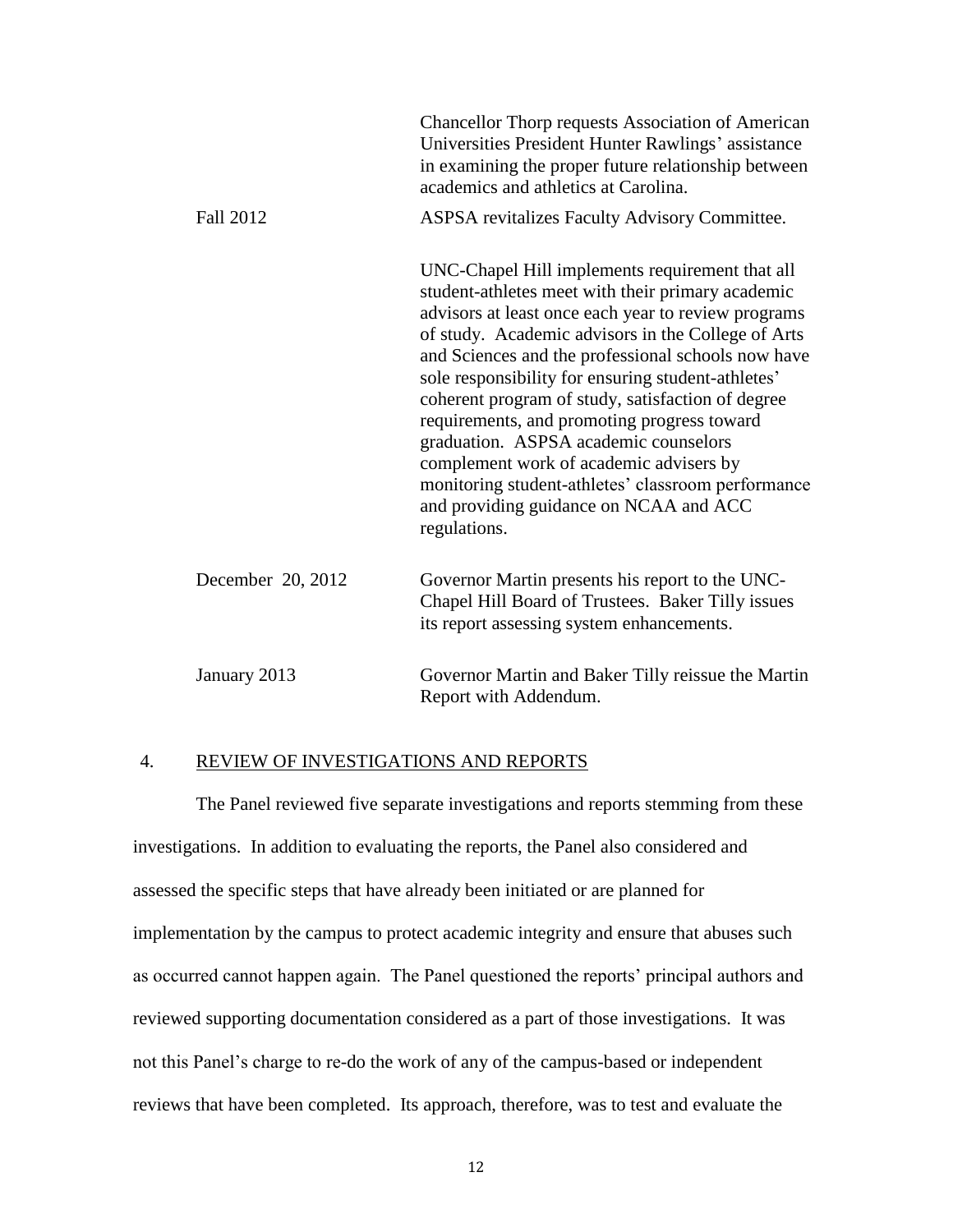sufficiency of the investigations and remedial measures from the broader perspective of where we are today.

# a. *Campus Review of Irregular Courses in the Department of African and Afro-American Studies* ("*Hartlyn/Andrews Report")*

The Panel received and considered the May 2, 2012, Report authored by Jonathan Hartlyn, Senior Associate Dean for Social Sciences and Global Programs, and William Andrews, Senior Associate Dean for Fine Arts and Humanities ("Hartlyn/Andrews Report"). The Panel also reviewed and considered the campus timeline and materials provided by Karen Gil, Dean of the College of Arts and Sciences (Tabs 8 and 9). Senior Associate Dean Hartlyn addressed the Panel on numerous occasions, along with Dean Gil. (Tab 9) The Panel thoroughly questioned Senior Associate Dean Hartlyn on methodology and findings set forth in the Hartlyn/Andrews Report, and reviewed the voluminous materials relied upon by Hartlyn and Andrews in arriving at their conclusions.

The Hartlyn/Andrews investigation followed an initial review of the irregularities conducted jointly by the campus and the NCAA. The University first notified the NCAA that it had identified potential academic issues involving student-athletes in AFAM courses on August 24, 2011. The campus asked the NCAA to join in an investigation of these issues, and the NCAA agreed to do so. A member of the NCAA enforcement staff traveled to Chapel Hill several times in the fall of 2011 and participated throughout the investigation. Along with the NCAA enforcement staff, a campus internal working group including University Counsel Leslie Strohm, Senior Associate Dean Hartlyn, and former faculty athletics representative Jack Evans, interviewed faculty and staff in the AFAM Department, academic support counselors, and student-athletes who had taken multiple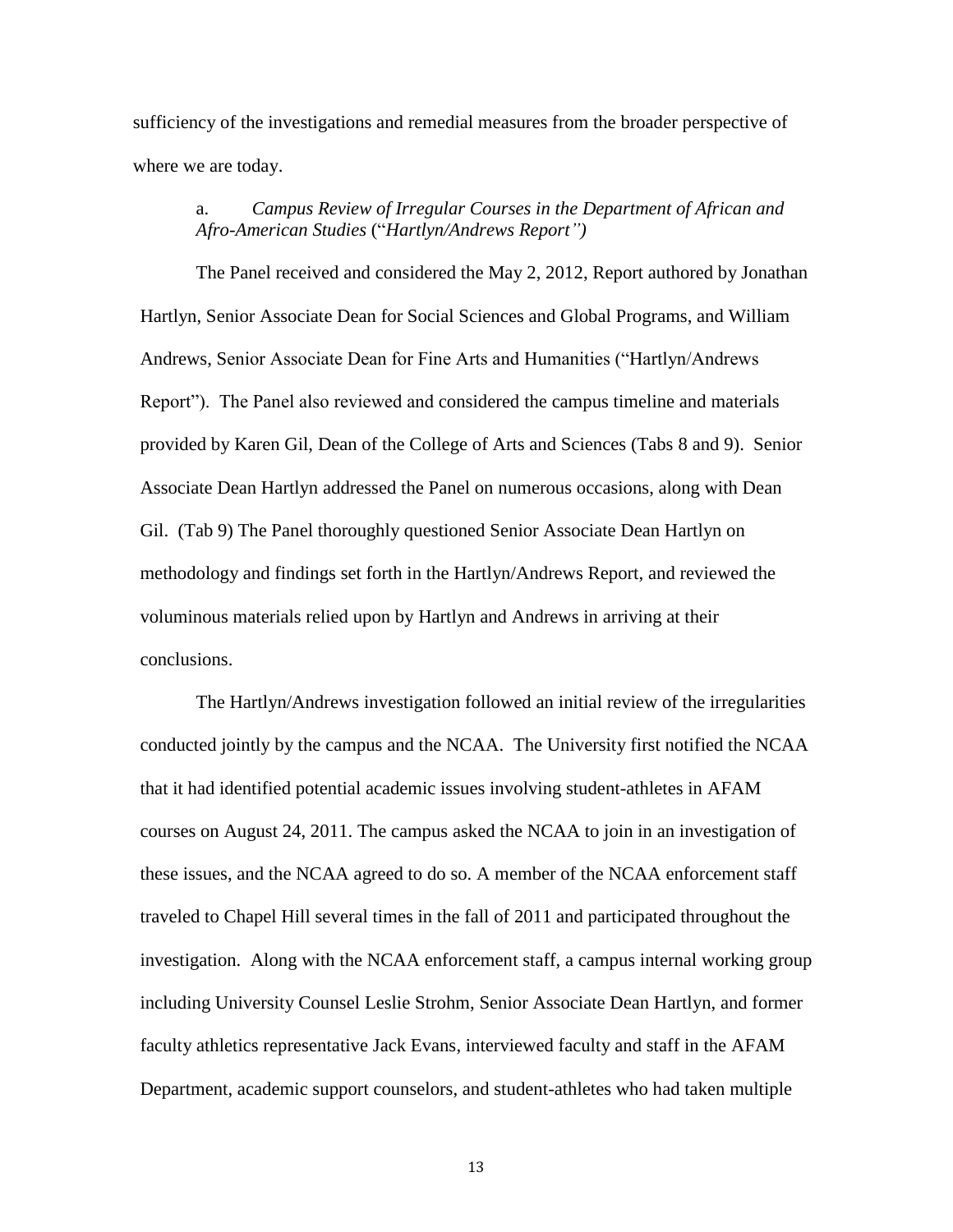courses in the Department. Based on this joint review, UNC-Chapel Hill and NCAA staff concluded that there were no violations of current NCAA rules or student-athlete eligibility issues related to courses in the AFAM Department, and, as a result, the NCAA did not add any allegations or raise this issue during the University's appearance in October 2011 before the NCAA Committee on Infractions.<sup>3</sup>

After the joint work of the internal working group and the NCAA had been completed, Dean Gil asked Senior Associate Deans Hartlyn and Andrews to conduct their review of courses in AFAM. When their work was completed and publicly issued in May 2012, the Hartlyn/Andrews Report was provided to the NCAA.

The Panel believes that the review of the irregularities in the AFAM Department conducted by Hartlyn and Andrews was rigorous and thorough, even though the review only reached back to 2007. The Panel found it significant that the Martin Report, while confirming that improper activities extended over a much longer period, reached conclusions similar to those reached by Hartlyn and Andrews, who had already identified all of the critical issues and those responsible. Governor Martin and Baker Tilly were able to reach back to 1994 only after the subsequent creation of a comprehensive system for analyzing confidential student data that had not been available to Hartlyn and Andrews. Notwithstanding the chronological limitations of their initial review, the Hartlyn/Andrews conclusions were based upon in-depth interviews and analysis and have proven to be sound.

The Hartlyn/Andrews Report made strong recommendations for improvement in the AFAM Department through the adoption of practices and procedures designed to

 $\overline{\phantom{a}}$ 

<sup>&</sup>lt;sup>3</sup> It was after completion of the joint review that Dr. Nyang'oro resigned as chair of the AFAM Department.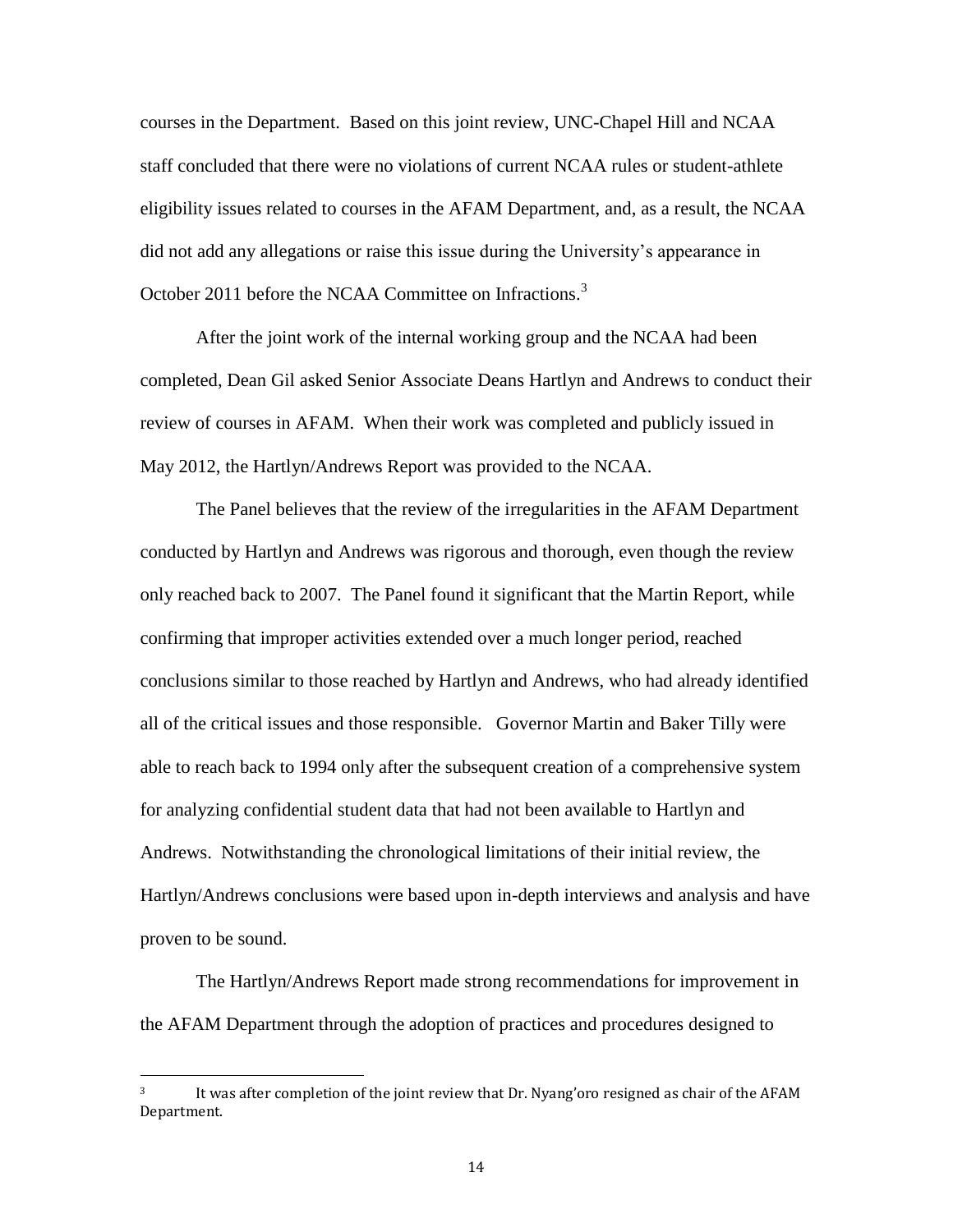prevent the same or similar conduct from occurring again. Those reforms, in conjunction with the additional steps taken by Senior Associate Dean Owen (discussed below), have been implemented by the AFAM Department under its new leadership and with the support of its faculty and the College of Arts and Sciences.

The Panel heard presentations from the new Department Chair, Dr. Eunice Sahle, and other faculty members in the AFAM Department. (Tab 10) Dr. Sahle demonstrated to the Panel's satisfaction that the reforms implemented by the Department and the College will strengthen the Department and protect the academic integrity of its courses and programs. Dr. Sahle's commitment to excellence in teaching, research, and service, and her strong leadership provide a solid basis for the Department to thrive in the aftermath of this terrible chapter. It is absolutely critical, however, in view of past practices that the Department and the College remain vigilant in delivering a high-quality educational experience to all students who enroll in the AFAM Department. This is not the responsibility of one chair alone, but of all members of the faculty, who must be committed to the same mission.

In consideration of the foregoing, the Panel accepts the findings, conclusions, and recommendations found in the Hartlyn/Andrews Report.

#### b. *Independent Study Task Force Report*

In September of 2011, Dean Gil requested that Senior Associate Dean Owen ask the Administrative Board of the College of Arts and Sciences to develop a stronger and more consistent set of guidelines, applicable in all of its departments, for undergraduate independent study courses and directed reading courses. This request stemmed from the aberrant and irregular courses discovered in the AFAM Department, many of which were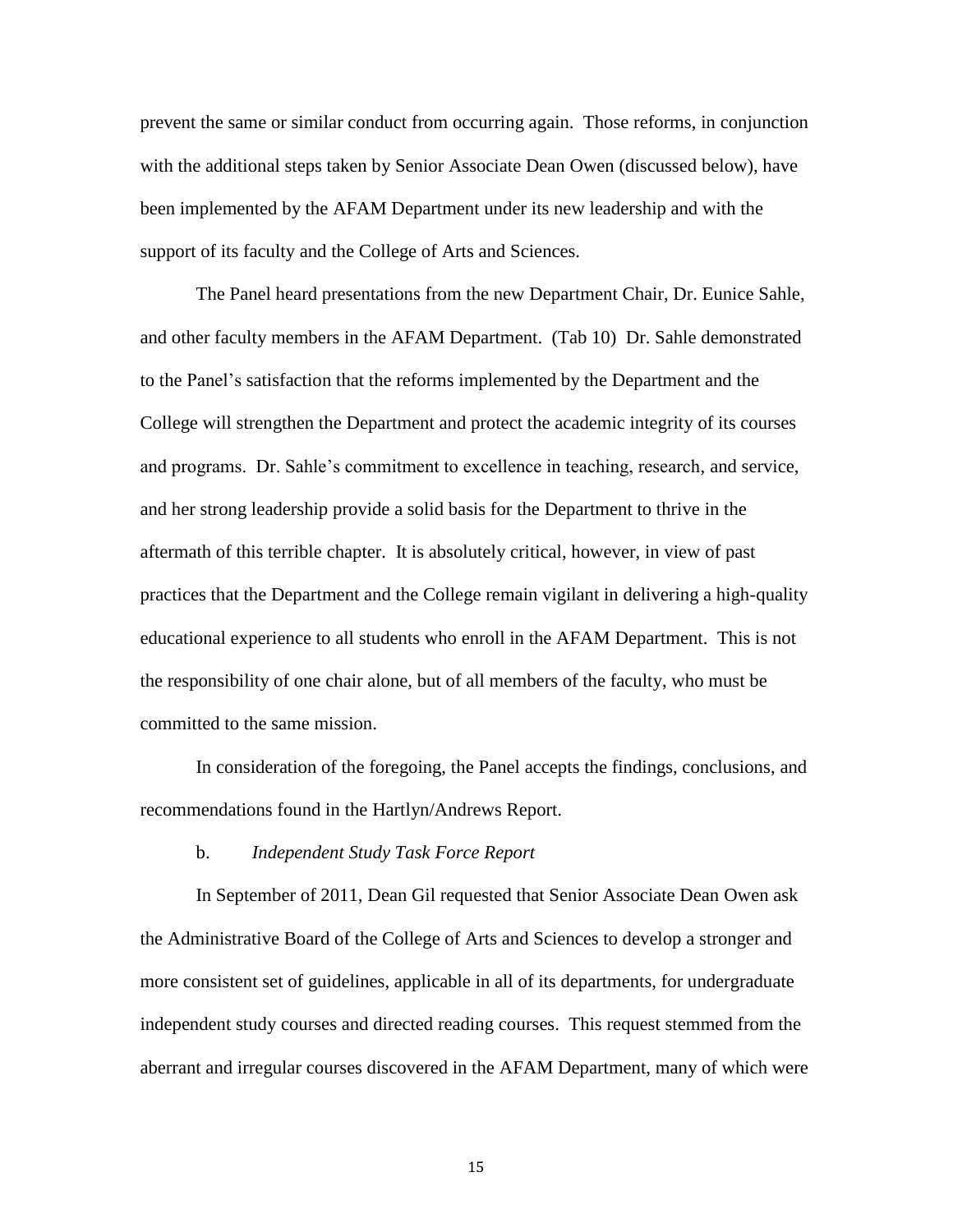framed as independent study courses. A task force was formed and it issued a report and recommendations in response to Dean Gil's request.

The Panel heard several presentations by Dean Gil and Senior Associate Dean Owen in connection with the work of the task force, the conclusions reached, and the implementation of detailed recommendations made in the Independent Study Task Force Report. (Tabs 9 and 11) The Panel also heard from UNC-Chapel Hill Registrar Chris Derickson, who explained the new technology and processes required for full adoption of the task force's recommendations, particularly those related to course numbering, course identification, and data collection and analysis. The improved policies and practices in independent study extend throughout the campus' undergraduate courses, and many of these recommendations have already been adopted.

In addition, the Panel heard from Dean Jan Yopp, who is responsible for Summer School, including courses taught by faculty from the College of Arts and Science and six professional schools. (Tab 12) She explained the processes applicable to scheduling and planning for summer sessions. She also identified the remedial actions that the summer school program has taken under her leadership in response to the findings of the Hartlyn/Andrews Report.

The Panel believes that the work of the Independent Study Task Force was comprehensive and that the campus has responded appropriately by implementing and progressing toward implementation of many of the detailed recommendations. The Panel recognizes that the task force recommendations may not apply across all disciplines and that the development of necessary technology may require phased implementation of some recommendations. Nonetheless, this appears to be a "best practice" approach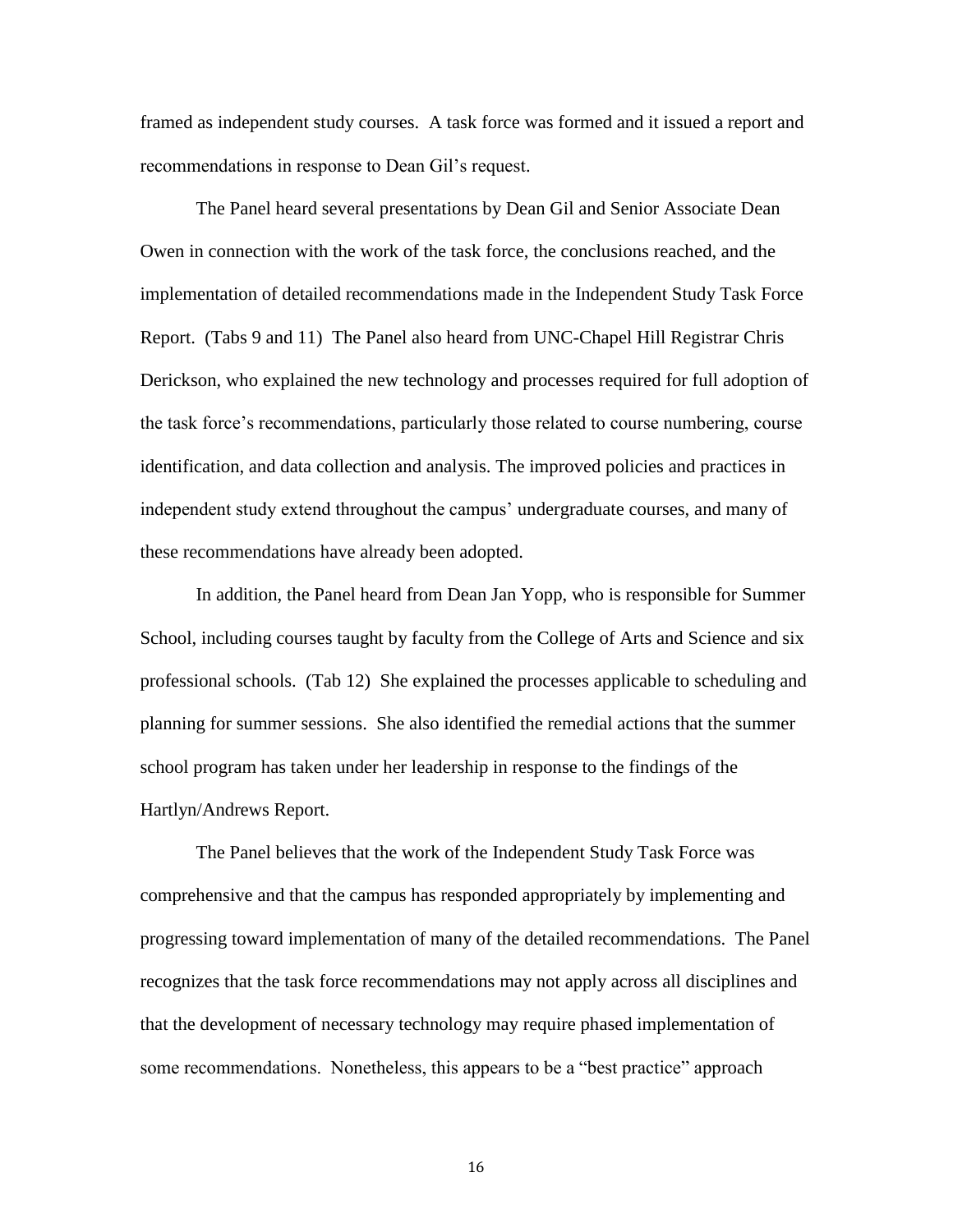related to independent study and directed reading courses, and should be fully adopted. The Panel further believes that these best practices should be considered for system-wide adoption.

### c. *Report of the Special Subcommittee of the Faculty Executive Committee*

On May 14, 2012, Professor Jan Boxill, Chair of the Faculty Council, with support of the Faculty Executive Committee ("FEC") and the Chancellor, appointed a special subcommittee to address open questions that faculty believed had not been fully explored in either the Hartlyn/Andrews Report or the Independent Study Task Force Report. The subcommittee included Professors Steven Bachenheimer (Microbiology and Immunology), Michael Gerhardt (Law), and Laurie Maffly-Kipp (Religious Studies). The subcommittee was charged with three primary tasks, set forth at page two of its report ("Faculty Special Subcommittee Report"). Between May 21 and June 26, 2012, the special subcommittee met with numerous individuals from across the university, including the authors of the reports reviewed by this Panel.

Supported by Professor Boxill, the three members of the special subcommittee presented their report, findings, and recommendations to the Panel (Tab 13). The special subcommittee found no fault with, or errors in, any of the official reports they reviewed, but they did identify areas of continuing concern. They recommended among other things, that the Chancellor commission an independent examination of the appropriate relationship between academics and athletics at UNC-Chapel Hill. This recommendation was promptly adopted and the effort will be led by Dr. Hunter Rawlings, president of the prestigious Association of American Universities. The Panel expressed appreciation for the work of this special subcommittee, and accepts its report.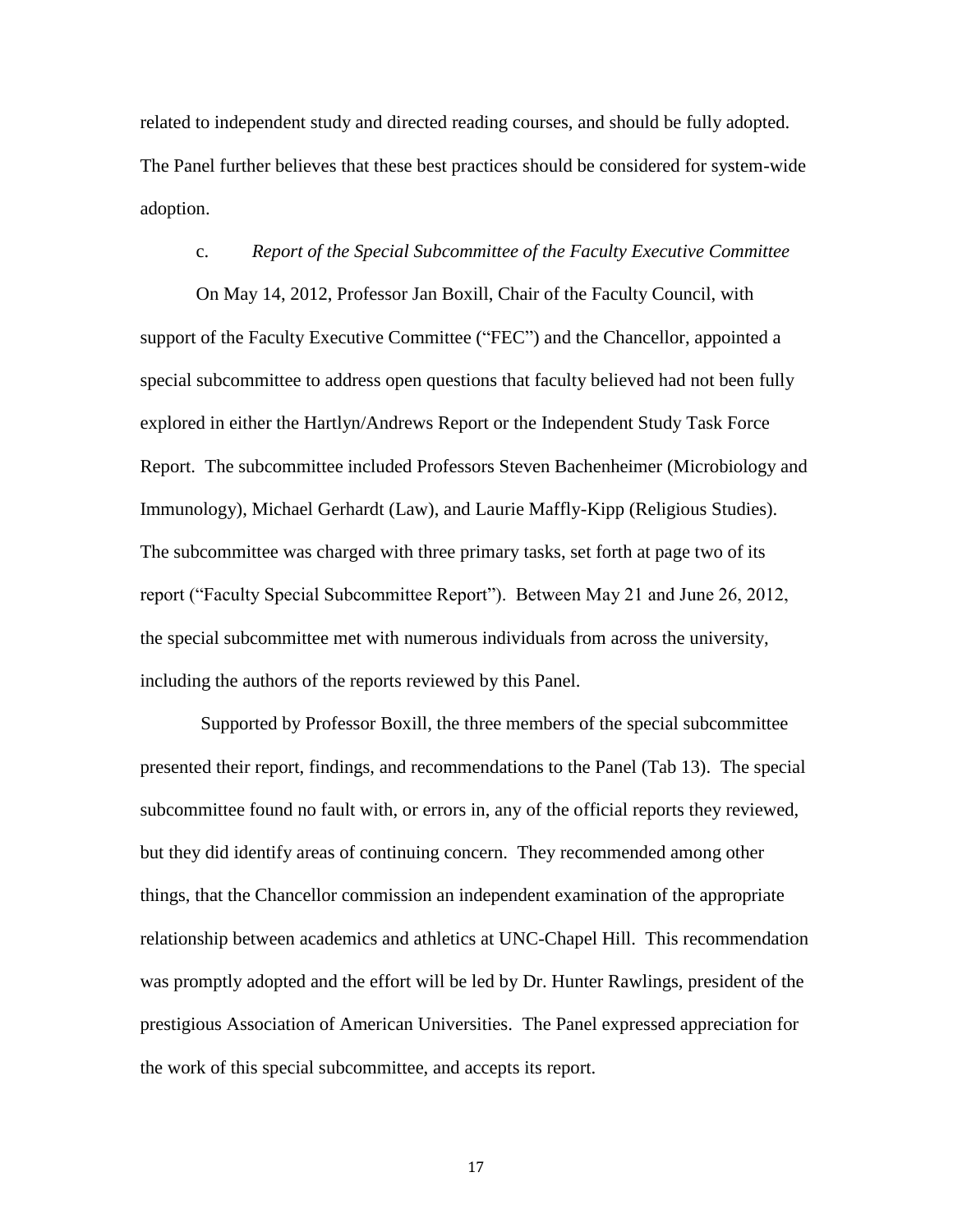The Panel is also encouraged by other ongoing efforts to improve faculty engagement in the unique educational needs of students participating in intercollegiate athletics. The Panel heard a presentation from Professor Joy Renner, current Chair of the Faculty Athletics Committee ("FAC"). She stressed the reinvigorated engagement of the FAC under her leadership and the FAC's focus on monitoring existing systems, policies, and organization related to academics; reviewing present and past academic outcomes and trends; seeking best practices from academic peers to refine the relationship between academics and athletics; and providing input in the development of new systems and policies to strengthen the student-athlete's overall academic experience. (Tab 14) These are important and appropriate goals, and the Panel believes it is very important that the FAC remain fully engaged in the future.

In addition to a more robust FAC, the Faculty Athletics Representative to the NCAA and the Atlantic Coast Conference ("FAR") has committed to working to ensure that academics are central to the student-athlete experience at UNC-Chapel Hill. The Panel heard on several occasions from Wells Fargo Professor of Banking Law Lissa Broome, who is serving in her third year as FAR. (Tab 15) Professor Broome described a number of current initiatives intended to ensure adherence to policies and processes that will restore and maintain academic integrity. At the core of her efforts will be regular and frequent interaction among the stakeholders: athletic director, chancellor, faculty, and administration. Professor Broome stressed her personal and professional commitment to pursue these goals during her tenure as FAR.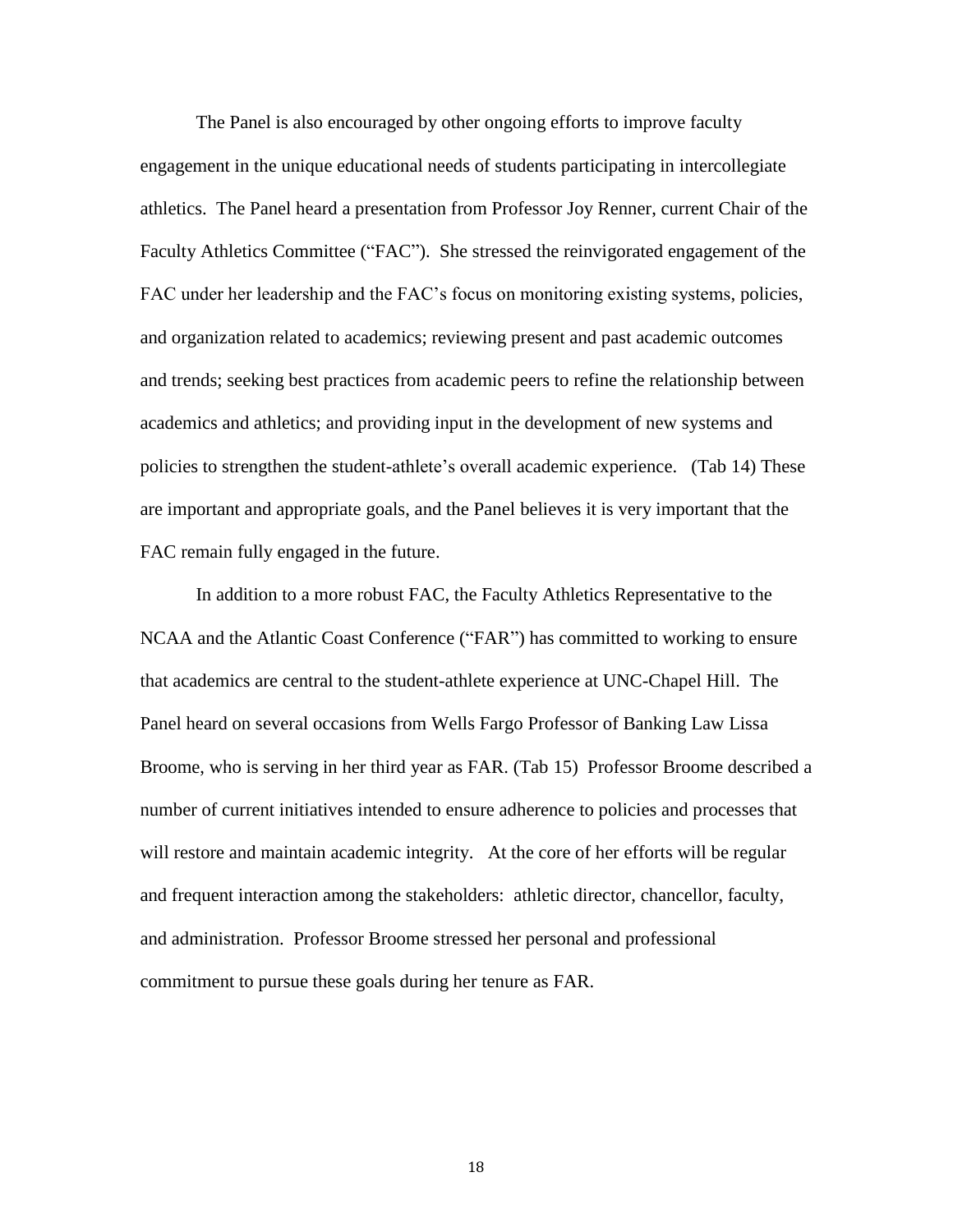The Panel believes that continued close collaboration between the Athletic Department and the FAC and the FAR will be critical to continued faculty engagement in the academic success of student-athletes and the preservation of academic integrity.

The investigations pointed to a question about the proper role of employees in the ASPSA. It seems clear that academic counselors in the ASPSA guided student-athletes into AFAM Department courses during the periods under review, without necessarily knowing that the courses were anomalous. We have seen no evidence, for example, that anyone in ASPSA knew about improper and unauthorized grading practices, or the academic misconduct perpetrated by the two former AFAM Department employees. There appears to be, however, some dispute as to whether questions were ever raised by academic counselors or others in the ASPSA about "paper-only" courses that were nominally listed as lecture courses. This Panel acknowledges the open question about what might have occurred years ago, but believes that it is immaterial to its focus on current practices in both Academic Affairs and the ASPSA that reduce the risk for any such anomalies occurring in the future.

As context for our review, we interviewed representatives from the Athletic Department and the ASPSA about what they are doing now to ensure that their academic support programs for athletes are sound. The Panel heard presentations from Senior Associate Dean Owen (Tab 16), Harold Woodard, Associate Dean and Director of the Center for Student Success and Academic Counseling (Tab 17), and Lawrence R. "Bubba" Cunningham, Director of Athletics. (Tab 18)

The ASPSA is a constituent program in the Center for Student Success and Academic Counseling (CSSAC). As stated in its 2012-2013 Tutor Manual (Tab 19), the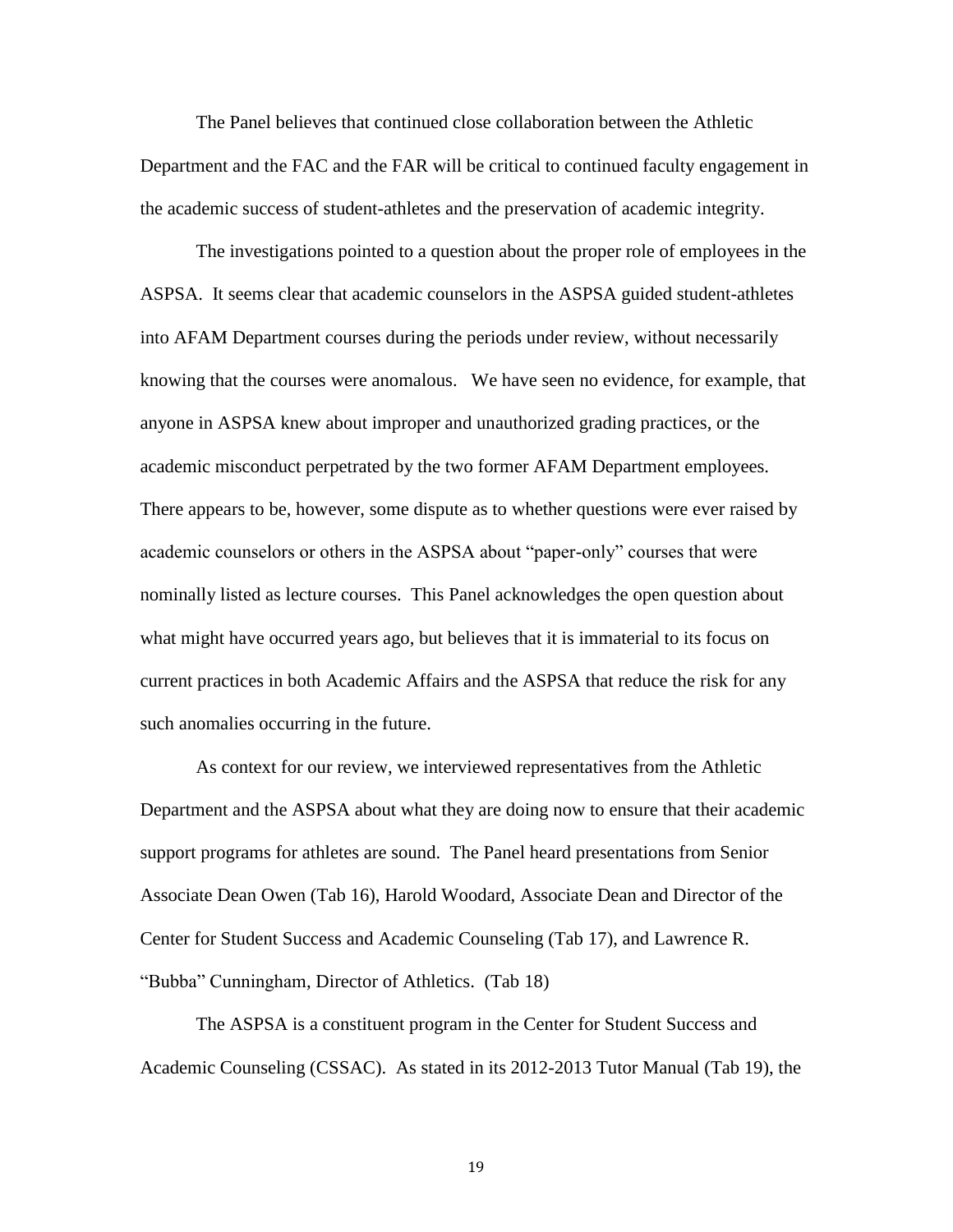mission of the ASPSA is "to provide collaborative programs and services with campus constituents to support and enhance the overall growth and development of all studentathletes. These programs and services promote personal responsibility, integrity, educational excellence, and successful completion of a meaningful undergraduate degree." Individual staff members of the ASPSA are assigned to assist student-athletes participating in specific sports. In order to be effective, ASPSA staff must be extremely knowledgeable about NCAA and Athletic Department policies and procedures, in addition to the range of academic requirements of student-athletes.

A strategic planning process for the ASPSA was begun during the 2010-2011 academic year, in part as a response to the ongoing NCAA investigation covering alleged academic misconduct. The strategic planning committee that issued its report on September 1, 2011, included six recommendations "meant to include student-athletes who are well-prepared for college as well as those less well-prepared for college and to strengthen an already strong program staffed by professionals whose goal is academic success for every student-athlete at Carolina." It is the Panel's understanding that these recommendations have been adopted and that academic oversight of the ASPSA has been significantly strengthened. (Tab 20)

The Panel is cautiously optimistic that the new reporting structure in the ASPSA, the new policies and practices applicable to counseling and tutoring student-athletes, stronger faculty involvement, tightening of the policies concerning independent study and Summer School courses, and robust training and management of personnel should provide substantial protection against the ever-present challenges to the integrity of the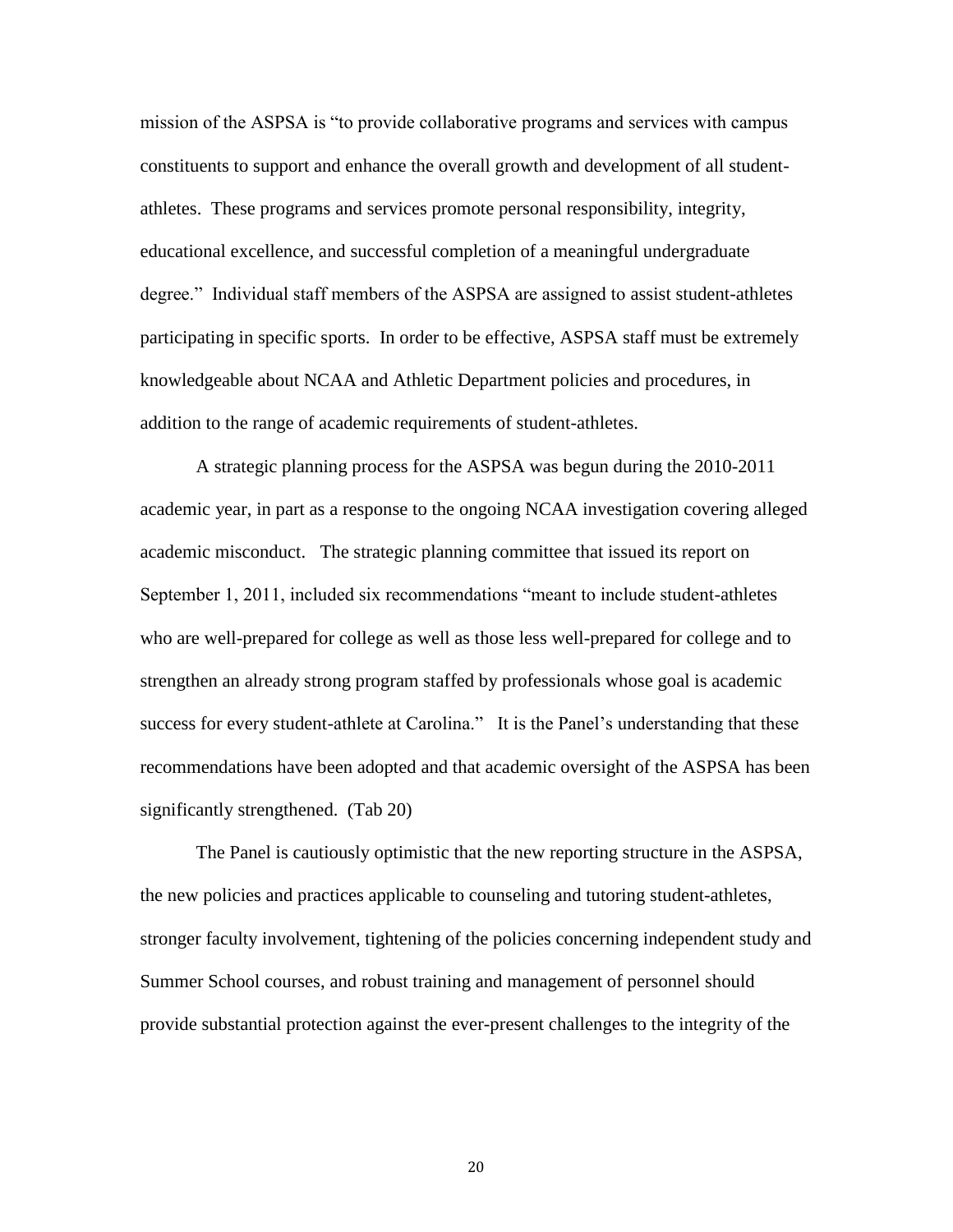student-athlete academic experience. The Panel encourages continued improvement and vigilance in all of these critical areas.

### d. *Report Prepared by Former Governor James G. Martin, and Baker Tilly*

At a special meeting of the UNC-Chapel Hill Board of Trustees held on December 20, 2012, former Governor James Martin presented findings and conclusions of his independent investigation conducted with the assistance of national consulting firm Baker Tilly. (Tab 21) Martin summarized his essential findings in a December 20, 2012, cover letter presented to the Board of Trustees and Chancellor Thorp. (Tab 4) In addition, Rose Tagle also presented a separate report evaluating the campus' reform measures that had been implemented or were in the process of implementation. (Tab 5)

This Panel was in attendance and heard the presentations and question and answer session with Governor Martin and Rose Tagle. Later on the same day, Governor Martin, Rose Tagle, and another Baker Tilly representative appeared before this Panel. The Panel found both meetings informative and had many questions answered by the Martin team. The review was data driven (including almost five million data elements), but also relied on many personal interviews that allowed for credibility assessment.

The Panel observes that Governor Martin did not find any shortcomings in the Hartlyn/Andrews Report. Rather, he concluded that Nyang'oro's and Crowder's activities, found in the Hartlyn/Andrews Report to have occurred during 2007 to 2011, had actually been occurring over a much longer period of time. Governor Martin concluded that Senior Associate Deans Hartlyn and Andrews had accurately identified the nature of the improper conduct and the responsible parties. Governor Martin and Baker Tilly identified the inception of the academic misconduct and more fully detailed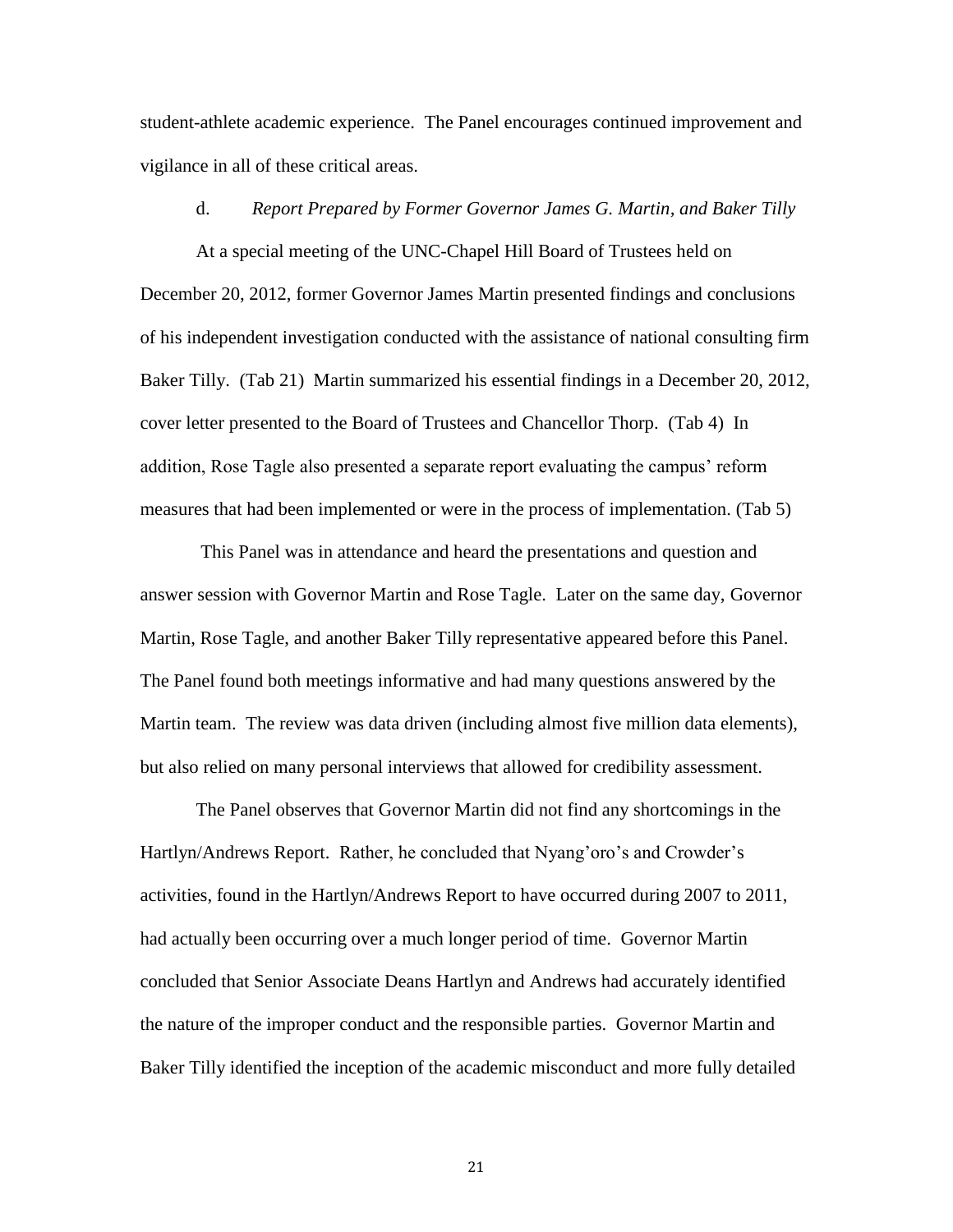the course of those activities over time. Both Governor Martin and Rose Tagle observed that at the time of their review, Hartlyn and Andrews did not have available to them the historic confidential student data that was eventually compiled through Baker Tilly's creation of a comprehensive analytical model.

The Martin Report concluded that this academic "malpractice" was uniquely isolated within the AFAM Department. This conclusion was reached after reviewing 172,580 course sections, provided by 12,715 instructors, for 118,611 individual undergraduates over a 14-year period. The Panel found these numbers compelling. In addition, Governor Martin and Baker Tilly investigated what they termed "curious features" in six other departments that emerged from the data review, but found rational explanations for each case.

The Panel met again with Rose Tagle on January 25, 2013, when she presented a January 24, 2013, Addendum to the Martin Report that provided additional data related to the irregular courses. The Addendum offered greater specificity related to improper grade changes, average grades achieved, numbers of student enrollments in the AFAM Department over the period in question, and "clustering" patterns. The data presented in the Addendum, at a more granular level, demonstrated Martin's core finding that the academic misconduct affected student athletes and non-student athletes alike. The Panel had raised a question with Martin and Rose Tagle at its December 20, 2012, meeting about the proportion of student athletes in the irregular courses, and the Addendum addressed those concerns for purposes of this review.

The Panel believes that Governor Martin and Baker Tilly undertook a thorough and comprehensive review of the facts and circumstances surrounding the improper and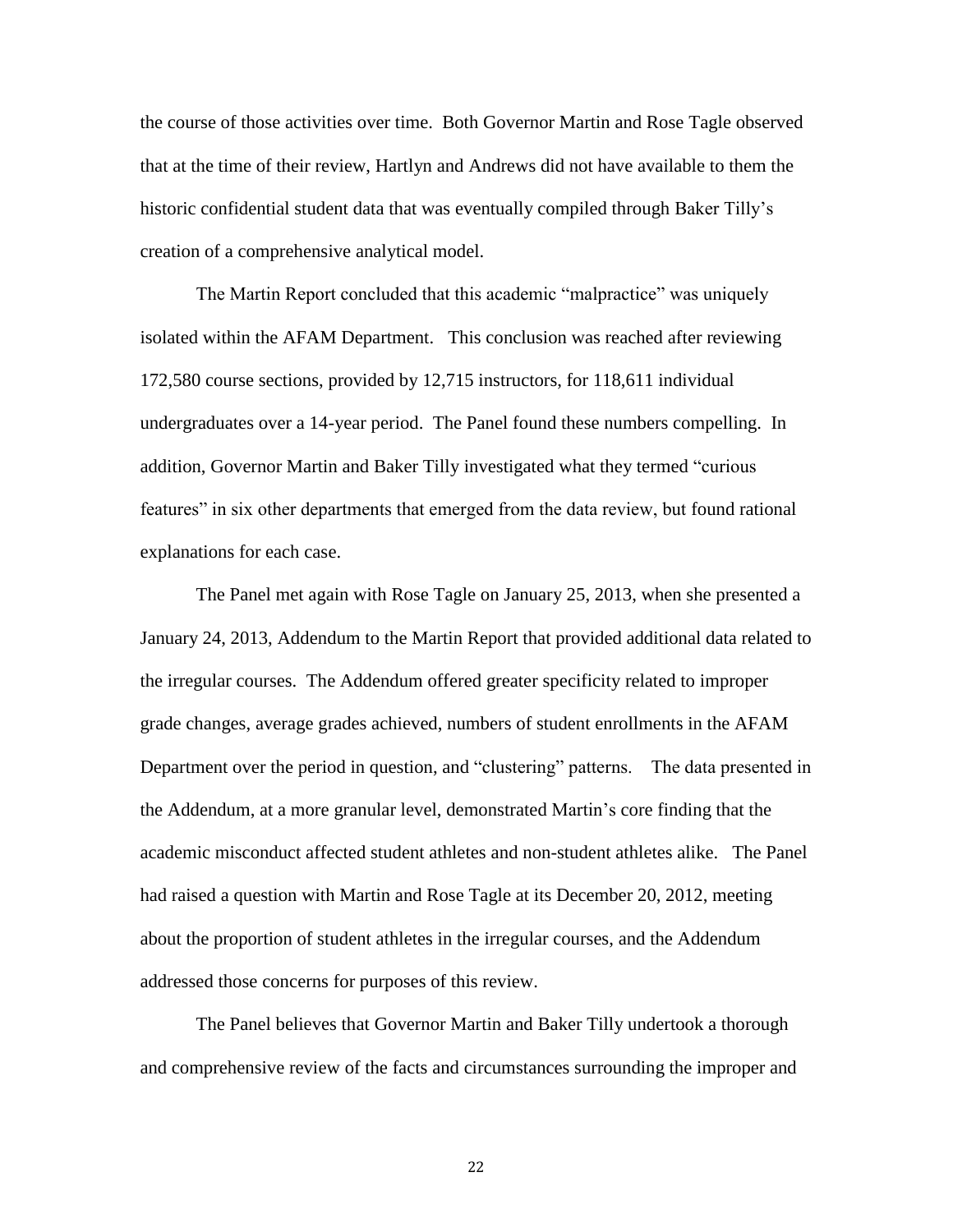unethical activities in the AFAM Department. The Panel acknowledges that the investigators received the campus' full cooperation and broad access to information. Governor Martin did not avoid difficult questions or answers, and he and his team provided an in-depth report, which has been supplemented.

Along with the UNC-Chapel Hill Board of Trustees, this Panel accepts the Martin Report. His Report reflects objectivity, independence and comprehensiveness. In short, he completed the job he accepted, and the Panel believes it unlikely that additional analysis of past events and conduct would yield further material information.<sup>4</sup>

### e. *Report Prepared by Baker Tilly Addressing Process Improvements*

In addition to exploring with Governor Martin the evidence surrounding the academic misdeeds dating back to 1997, Baker Tilly also evaluated the remedial measures and other process enhancements that have been identified and are being implemented at UNC-Chapel Hill to help ensure that such serious issues related to academic integrity never arise again. This review was documented by Rose Tagle in a report delivered to the Board of Trustees and Chancellor Thorp.

Baker Tilly's analysis focused on relevant existing campus policies and new processes or procedures implemented in response to the Independent Study Task Force and Hartlyn/Andrews Reports. As outlined in their Report, they identified areas of risk and then assessed whether existing policies and procedures left any gaps in coverage over those identified risks. Based upon the procedures they performed, they were unable to identify "any gaps between the Risks referenced in the Reports and the University's

l

 $4$  The Panel recognizes that certain matters are pending outside its purview, including a criminal inquiry and a review based upon action taken on December 10, 2012, by the Southern Association of Colleges and Schools Commission on Colleges ("SACSCOC").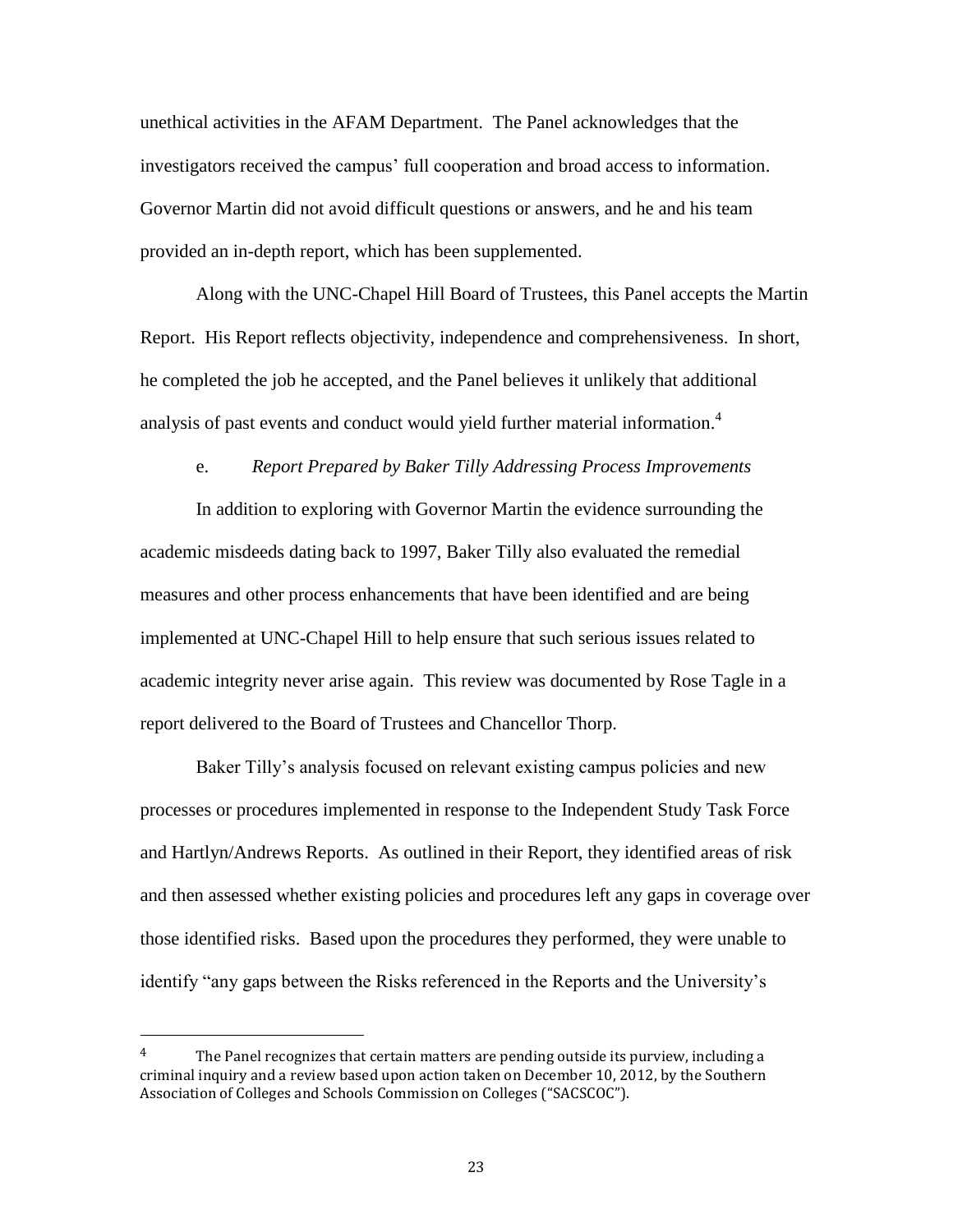implementation plans." Baker Tilly did not conduct an official audit of internal controls related to planned changes to processes or procedures; nonetheless, their "gap analysis" is a strong start. It is incumbent upon UNC-Chapel Hill to evaluate the effectiveness of the continued process improvements as they are implemented over time. It may also be useful for other campuses to conduct their own gap analyses in order to benchmark performance in the area of academic integrity.

The Baker Tilly review should benefit UNC-Chapel Hill and the larger University system. UNC-Chapel Hill has made substantial progress toward developing new processes and procedures that can be used as models for possible adoption by other UNC campuses. The Panel encourages the Board of Governors, the President, and the Chancellors to work together to consider these best practice models for prompt adoption, as appropriate. In addition, Baker Tilly's risk assessment model and its protocols for gap analysis and evaluation of internal controls applicable to academic integrity should be considered as best practices for reviewing and protecting the academic enterprise. This Panel recognizes that application of such risk assessment tools across all campuses may take time, but believe they should be considered as soon as possible.

#### 5. ONGOING IMPROVEMENTS AND INITIATIVES

We have referred already in this Report to the significant steps that UNC-Chapel Hill has taken in the AFAM Department, across the academic enterprise, and in the ASPSA in order to restore and strengthen academic integrity and to ensure delivery of a sound academic experience to all students. Those steps, as well as measures being implemented on a system-wide basis, are catalogued in "Campus and System Level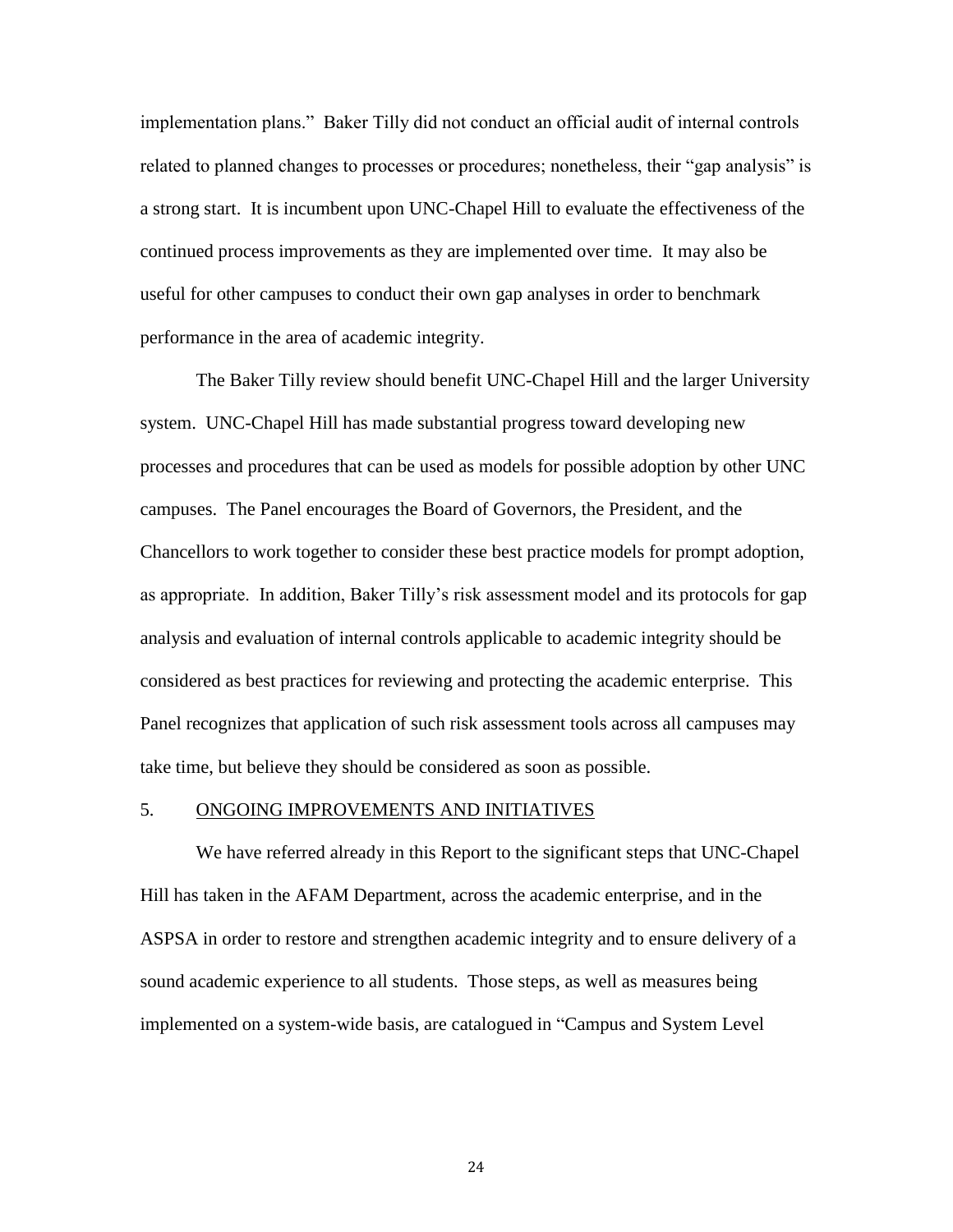Actions Related to UNC-Chapel Hill Course Irregularities in African and Afro-American Studies 2010-2012" at Tab 6. Among the more important steps identified are:

- Restructuring and realignment of the ASPSA under Academic Affairs;
- Tightening of the requirements for independent study courses;
- Development of electronic processes and systems that will end the paper reporting that contributed to the academic misconduct by Nyang'oro and Crowder;
- Development of electronic processes that will permit tracking of suspicious instances of clustering; $<sup>5</sup>$ </sup>
- Reemphasis of the roles and contributions of the FAC the FAR;

President Ross created the UNC Task Force on Athletics and Academics in

January 2011 to 1) identify and prioritize institutional risks in intercollegiate athletics related to academic integrity and NCAA compliance; and 2) review and propose best practices related to these risks with special emphasis on academic support services and tutoring for student-athletes. ("President's 2011 Task Force"). The President's 2011 Task Force issued its report on August 1, 2011, and many of its recommendations are now being adopted across the system. (Tab 22)

l

<sup>&</sup>lt;sup>5</sup> A regular process was implemented in the summer of 2012 to analyze course enrollments for members of all athletic teams at the beginning of each semester and summer term. The results are reviewed by a committee comprised of the Senior Associate Dean for Undergraduate Education, the University's Faculty Athletic Representative (FAR) to the Atlantic Coast Conference (ACC) and NCAA, and the University Registrar. Each lecture class with student athlete enrollments greater than 20% of the total class enrollment is flagged and reported by the Senior Associate Dean for Undergraduate Education to the dean, or designee, of the college/school offering the course. The dean is required to follow up with the instructor of record for each identified class, and, if necessary, the chair of the department teaching the class, to gather information about the circumstances. The findings are reported to the Senior Associate Dean for Undergraduate Education, who produces a summary report that is shared with the FAR, University Registrar, FAC, and Advisory Committee to the ASPSA.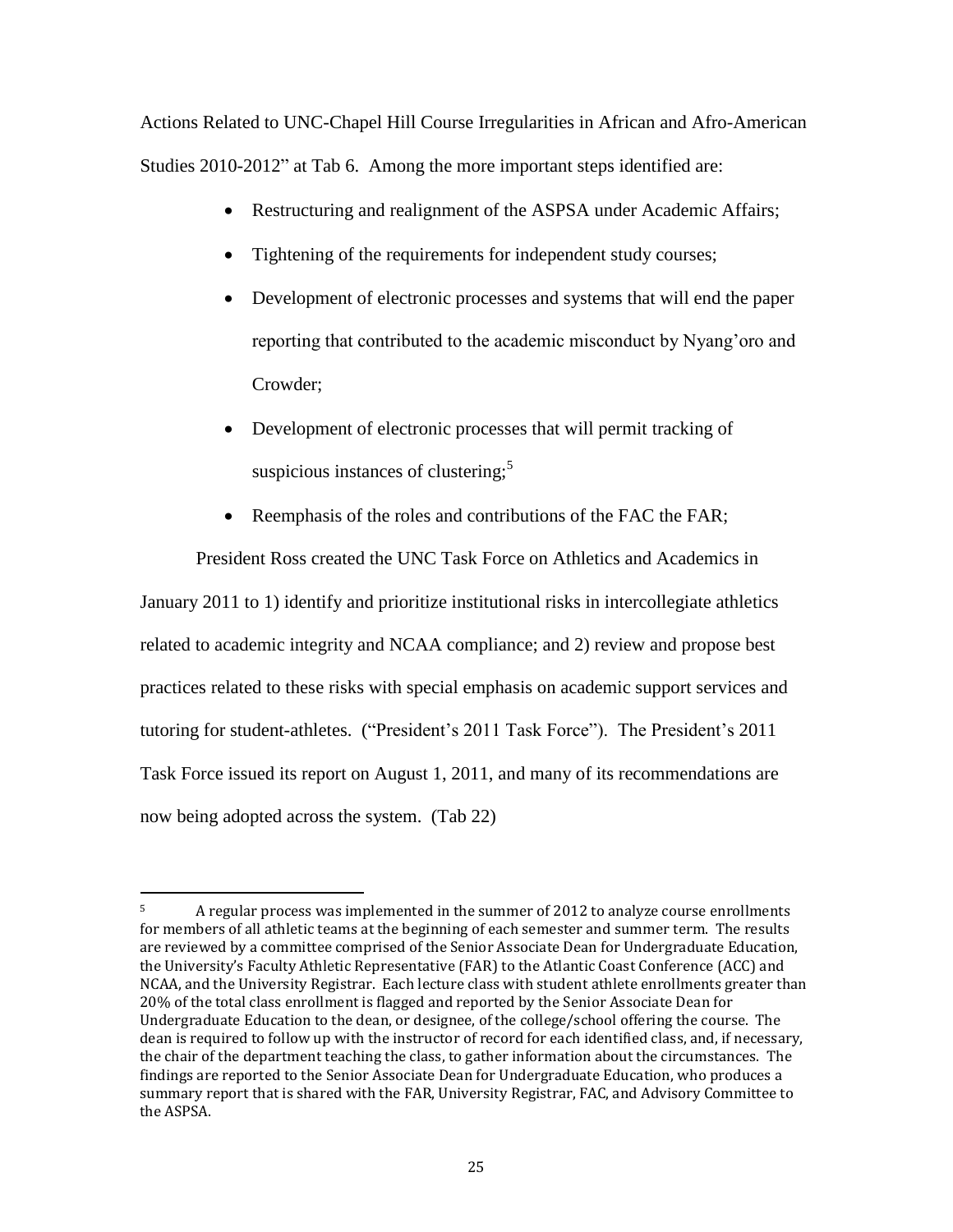One of the most important recommendations called for better integration of the athletics and academic enterprises. All UNC chancellors are currently reporting to the President on the steps they have taken and are in the process of implementing to ensure that the athletics compliance office reports to the chancellor (or the chancellor's nonathletics department designee) and that academic support services and tutoring are placed under the purview and oversight of Academic Affairs or another appropriate unit outside of the Athletic Department. The Panel confirmed that these steps have, in fact, been accomplished at UNC-Chapel Hill, and UNCGA is reviewing all campus' reports in order to prepare the 2012 BOG Intercollegiate Athletic Report. UNCGA's October 2012 instructions to the campus (Tab 23) included a new "Section C" developed in response to the President's 2011 Task Force Report recommendations.

President Ross and his staff are also preparing a set of "Academic Integrity Guidelines" for phased implementation by all campuses through 2014. These guidelines stem from the Independent Study Task Force recommendations, recommendations of the President's 2011 Task Force, a review of existing campus policies, and input from campus chief academic officers, academic affairs officers within UNC General Administration, and other stakeholders. They will now take into consideration this Report and the additional guidance summarized in the Baker Tilly Report. We believe that strong guidelines can provide additional protection against academic misconduct, such as occurred at UNC-Chapel Hill in the AFAM Department. The Panel encourages the President to ensure prompt completion, implementation, and appropriate follow through by all campus stakeholders.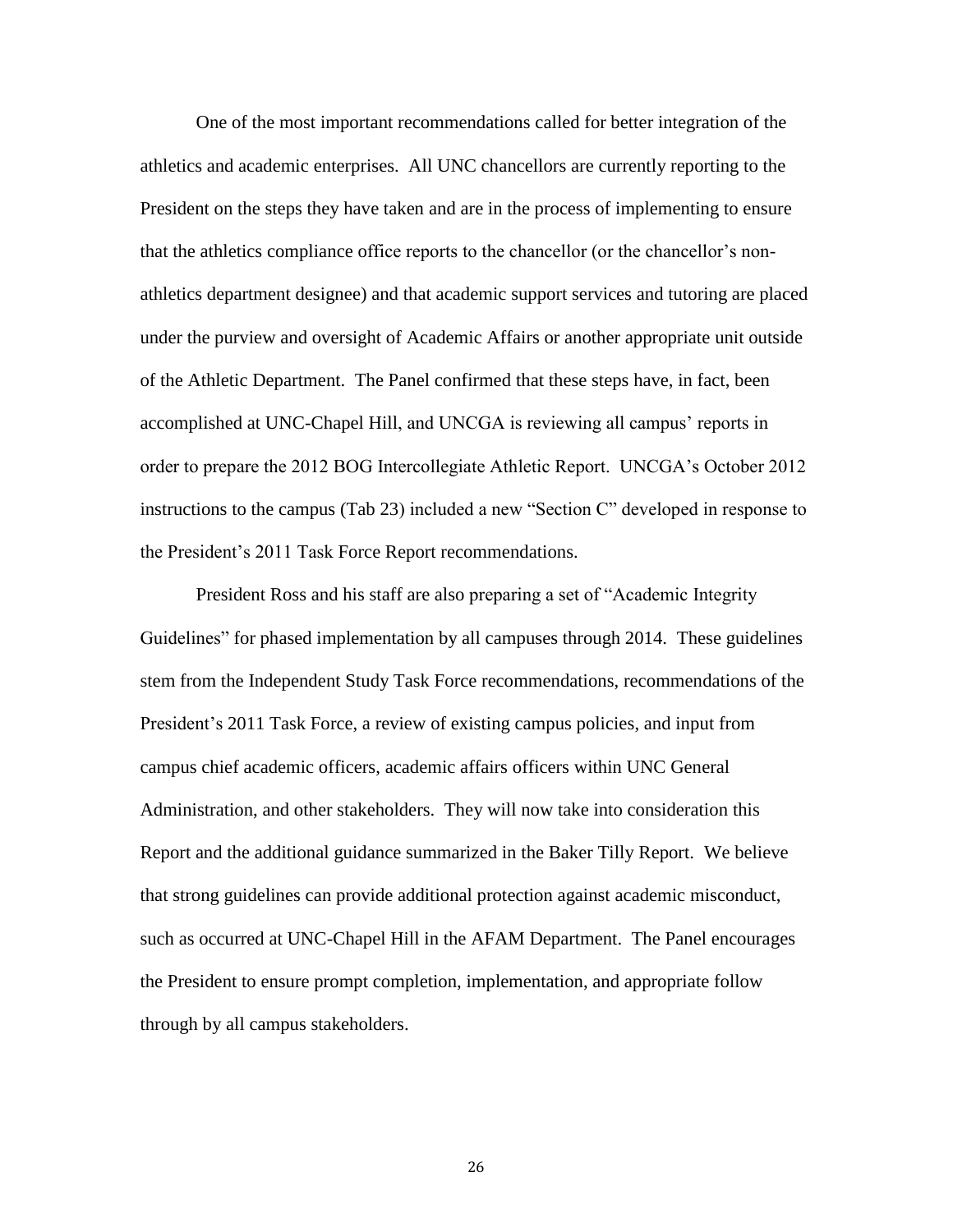### 6. AREAS FOR FUTURE CONSIDERATION

The Panel is enthusiastic about and welcomes the engagement of the committee to be established by Dr. Hunter Rawlings. Chancellor Thorp has asked Dr. Rawlings to consider broadly the appropriate relationship between athletics and academics in the university. While this work will be conducted at UNC-Chapel Hill, we expect that the ensuing conversation will apply and be of interest to all institutions of higher education in the state and the nation. It is in that context that we ask UNC-Chapel Hill and Dr. Rawlings to give consideration to certain concerns that emerged from the Panel's principal inquiry, but were beyond its scope.

# *Admissions Policies for Student-Athletes*

In order to gain a broader context for the information provided and reviewed, the Panel twice interviewed Stephen Farmer, UNC-Chapel Hill's Director of Admissions, regarding admissions policies applicable to student-athletes. Mr. Farmer provided a range of materials relevant to the work of the Subcommittee on Athletics Admissions, and he responded to numerous questions from the Panel in both open and closed sessions. (Tab 24)

It is not within the Panel's charge to review or address exceptional admissions policies applicable to student-athletes or others, but the Panel is concerned and believes that any student admitted to the University under an exception policy should have the demonstrated ability to be academically successful at the institution. This concern would extend to policies and practices at all campuses where special rules apply to exceptional applicants, and this Panel encourages review of these policies and the practical effects of their application.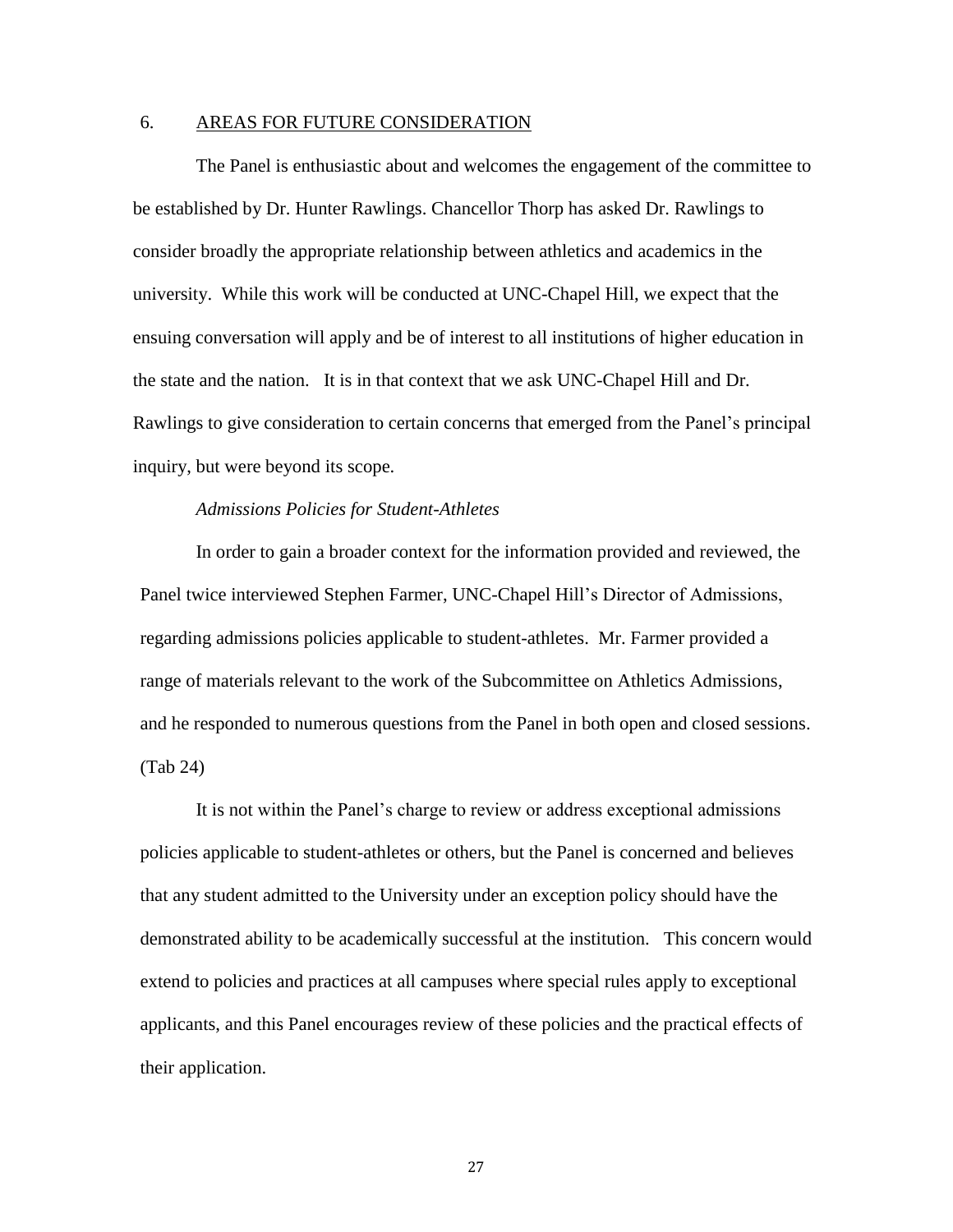# 7. RECOMMENDATIONS

The Panel acknowledges and supports the meaningful and productive ongoing initiatives both at UNC-Chapel Hill and across the larger UNC system. In addition to the existing initiatives, the Panel recommends consideration by the President and the chancellors of the following measures for possible system-wide application:

- Acquisition and use of Baker Tilly's model for risk assessment and internal controls applicable to academic integrity as a best practice for reviewing and protecting academics at each campus;
- Development and implementation of systems and procedures similar to those developed for implementation by UNC-Chapel Hill at each campus;
- Adoption of best practice guidelines applicable to the delivery of independent study courses, such as those identified by the UNC-Chapel Hill Independent Study Task Force;
- Establishment of clear requirements for student-athletes to meet with their academic advisors at least once a year to review programs of study;
- Review of exceptional admissions policies to ensure that any student admitted to a UNC campus has the demonstrated ability to be academically successful at the institution;
- Adoption of processes for the annual review by the Chancellor, or his or her designee, of all faculty teaching assignments and enrollments across all academic departments;